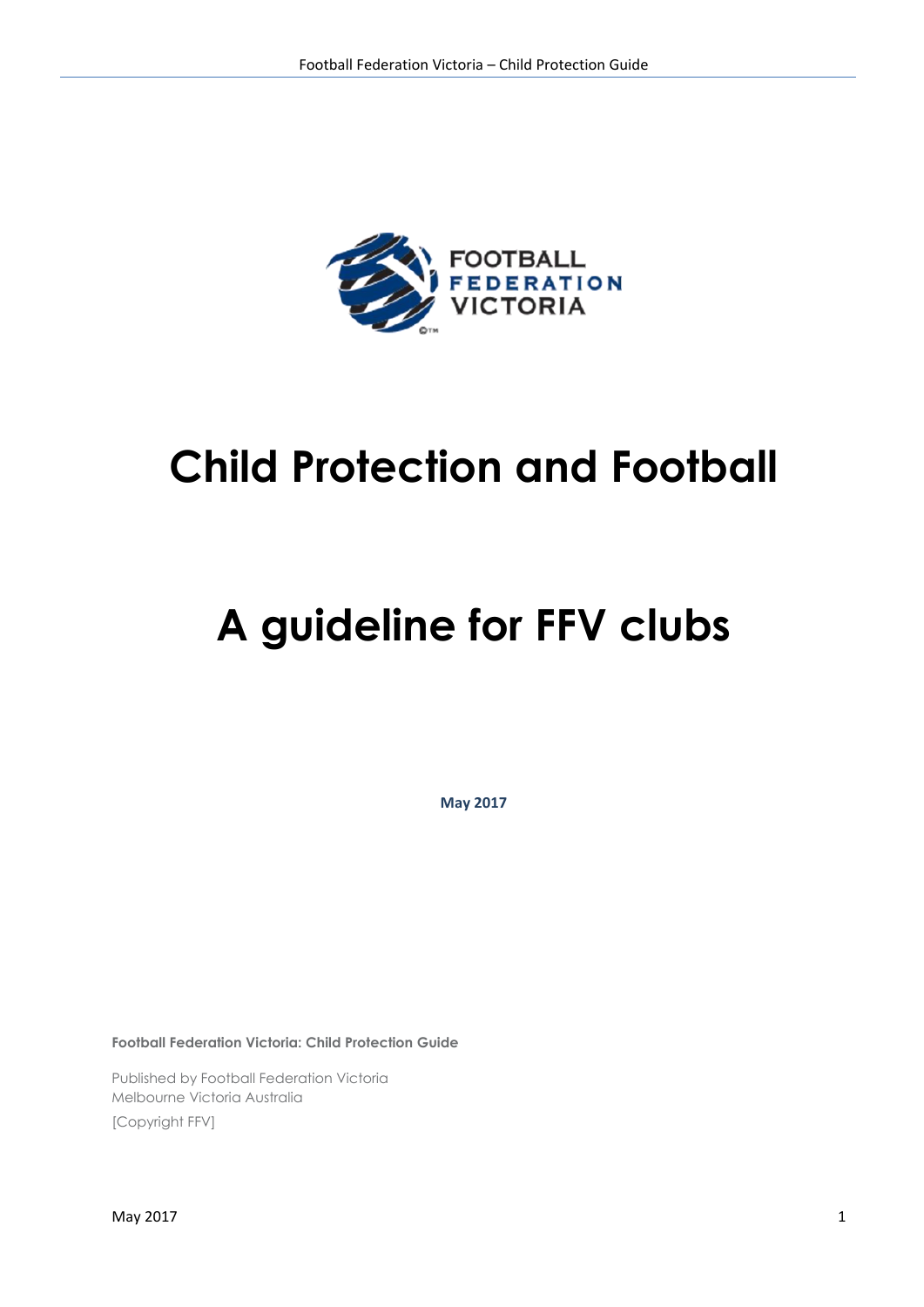# **Contents**

| 1.                                                | <b>INTRODUCTION</b>                                        | 3  |
|---------------------------------------------------|------------------------------------------------------------|----|
| 2.                                                | <b>GETTING EVERYONE ONSIDE: CREATING THE RIGHT CULTURE</b> | 4  |
| 3.                                                | RECRUITING THE RIGHT PEOPLE TO WORK IN YOUR CLUB           | 11 |
| 4.                                                | <b>YOUR REPORTING OBLIGATIONS</b>                          | 14 |
| 5.                                                | <b>RESPONDING TO A REPORT</b>                              | 21 |
| 6.                                                | <b>CHILD PROTECTION CHECKLIST</b>                          | 24 |
| 7.                                                | <b>NEXT STEPS</b>                                          | 25 |
| <b>APPENDIX 1: VICTORIAN CHILD SAFE STANDARDS</b> |                                                            |    |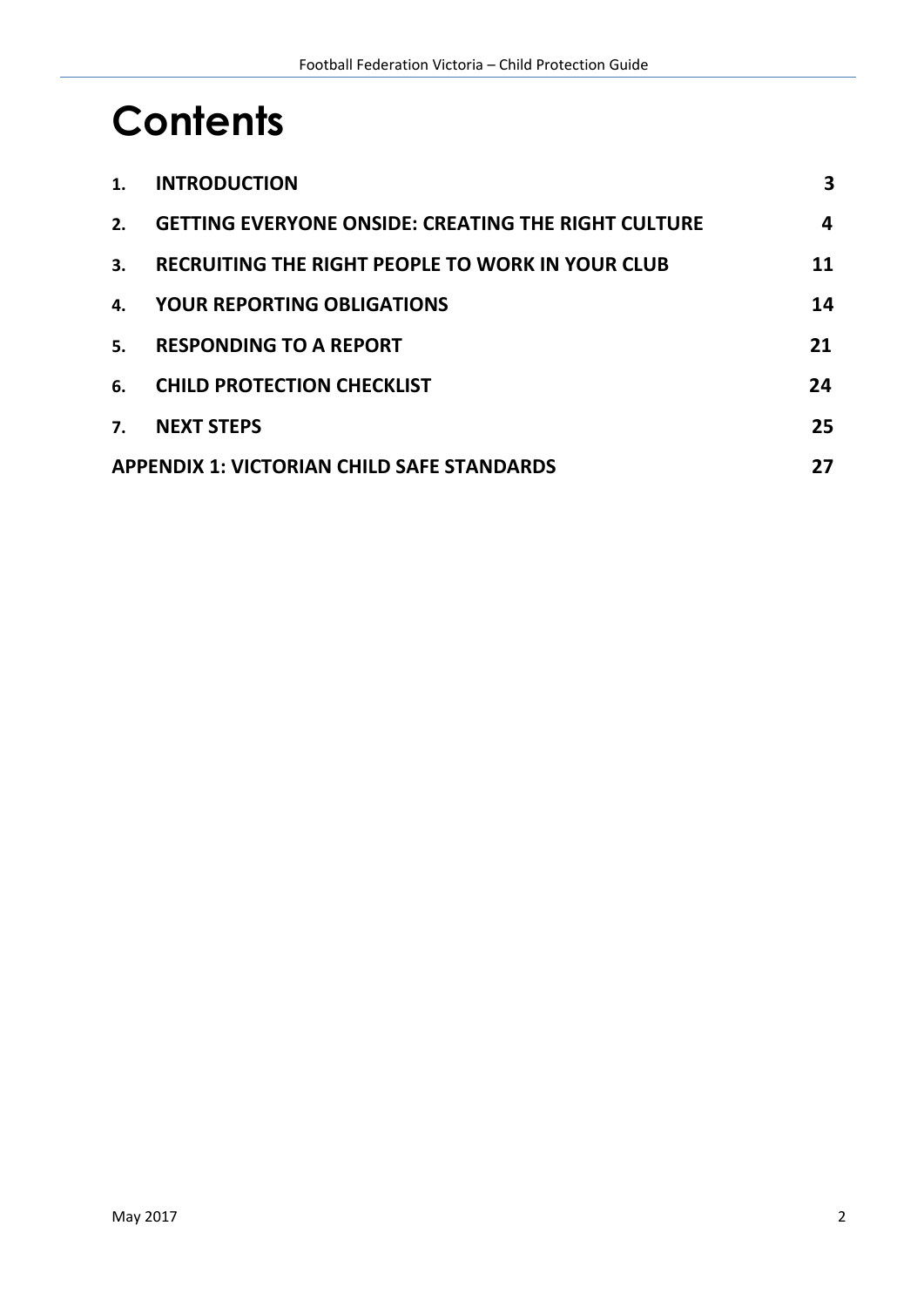# **1. Introduction**

FFV is committed to supporting our Clubs to manage a safe environment for all children in football across Victoria.

Football is a sport built on cooperation between clubs and volunteers. The majority of time that trust is well placed, however unfortunately there may be occasions where an incident arises, and in such circumstances it is important for a Club to have the right processes in place.

Recent government inquiries into child safety in Australia have prompted changes to the law to provide children with greater protections.

In Victoria, the *Child Wellbeing and Safety Amendment Act* 2015 requires clubs to meet "Child Safe Standards". Clubs are required to comply with these obligations regardless of whether they are run by paid employees or volunteers.

The new Standards require all Clubs to:

- 1. Embed a Club culture of child safety, and effective leadership;
- 2. Have a child-safe policy or statement of commitment to child safety;
- 3. Have a code of conduct that establishes clear expectations for appropriate behaviour with children;
- 4. Put in place screening, supervision, training and other human resources practices that reduce the risk of child abuse by new and existing personnel;
- 5. Have processes for responding to and reporting suspected child abuse;
- 6. Have strategies to identify and reduce or remove risks of child abuse; and
- 7. Have strategies to promote the participation and empowerment of children:

This guideline has been developed with independent advice to assist FFV clubs to understand and meet their obligations.

If you need further information, the Child Abuse Royal Commission has put together a list of organisations and support services which may also assist:

[http://www.childabuseroyalcommission.gov.au/support-services.](http://www.childabuseroyalcommission.gov.au/support-services)

If in doubt, please contact your Club Coordinator at FFV, or in the alternative the FFV Legal, & Regulatory department, for assistance.

Kind regards,

Richard Redman GM – Legal, Regulatory & Compliance FFV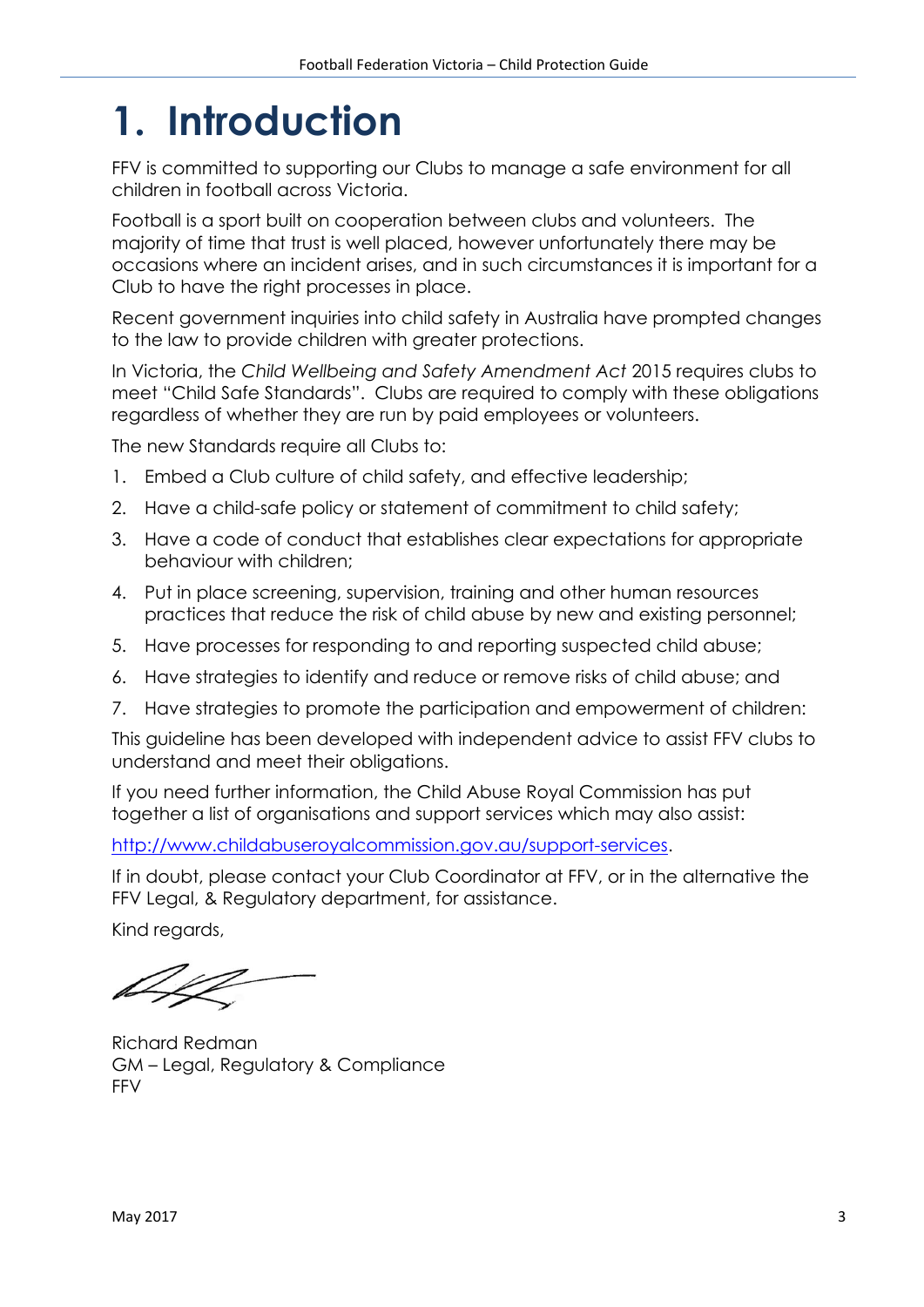# **2. Getting everyone onside: creating the Right Culture**

Creating a child safe environment needs a cooperative approach so that all parts of your Club are focused on prioritising the safety of minors. This means that your Club must consider child safety on a day-to-day basis, just like it considers team sheets, finances, and any other considerations.

Success requires team work: if one person is offside the whole process suffers. It is therefore vital to create the right culture at your Club so that everyone is onside.

# **1. Appoint a Child Safety Officer**

The First Step for all Clubs should be to make sure an appropriately trained child safety officer is in place. Parents, coaches, volunteers and supporters of the Club should be aware that this is the person they can speak to with any concerns, and that they will be treated with dignity and respect and in confidence.

There are courses and trainings available to individuals within Clubs to provide appropriate training in how to recognise issues and respond accordingly. Contact FFV for more information.

### **2. Implementing child-safe policies and procedures**

It is the responsibility of the Club management committee to ensure it has the appropriate policies, procedures and culture in place to:

- safeguard against the risk of child abuse; and
- respond swiftly and appropriately when situations arise.

Your Club should consider having the following material in place at your club, in addition to any other material specific to your club's individual circumstances:

- i. a child-safety policy and procedure;
- ii. a code of conduct that includes child-safety; and
- iii. a social media policy.

FFV has provided a template child-safe policy and procedure and Code of Conduct to all Clubs to use free of charge. FFV recommends that Clubs adopt the template FFV policy, but you may choose to use your own material. If so, your material should contain the following:

#### **i. Child-safe policy and procedure**

If your Club wants to develop its own policy, it should be clearly worded and should include the following matters:

- a statement expressing your Club's commitment to child safety;
- a definition of child abuse;
- procedures and decision-making processes that surround the Club's interactions and involvement with children;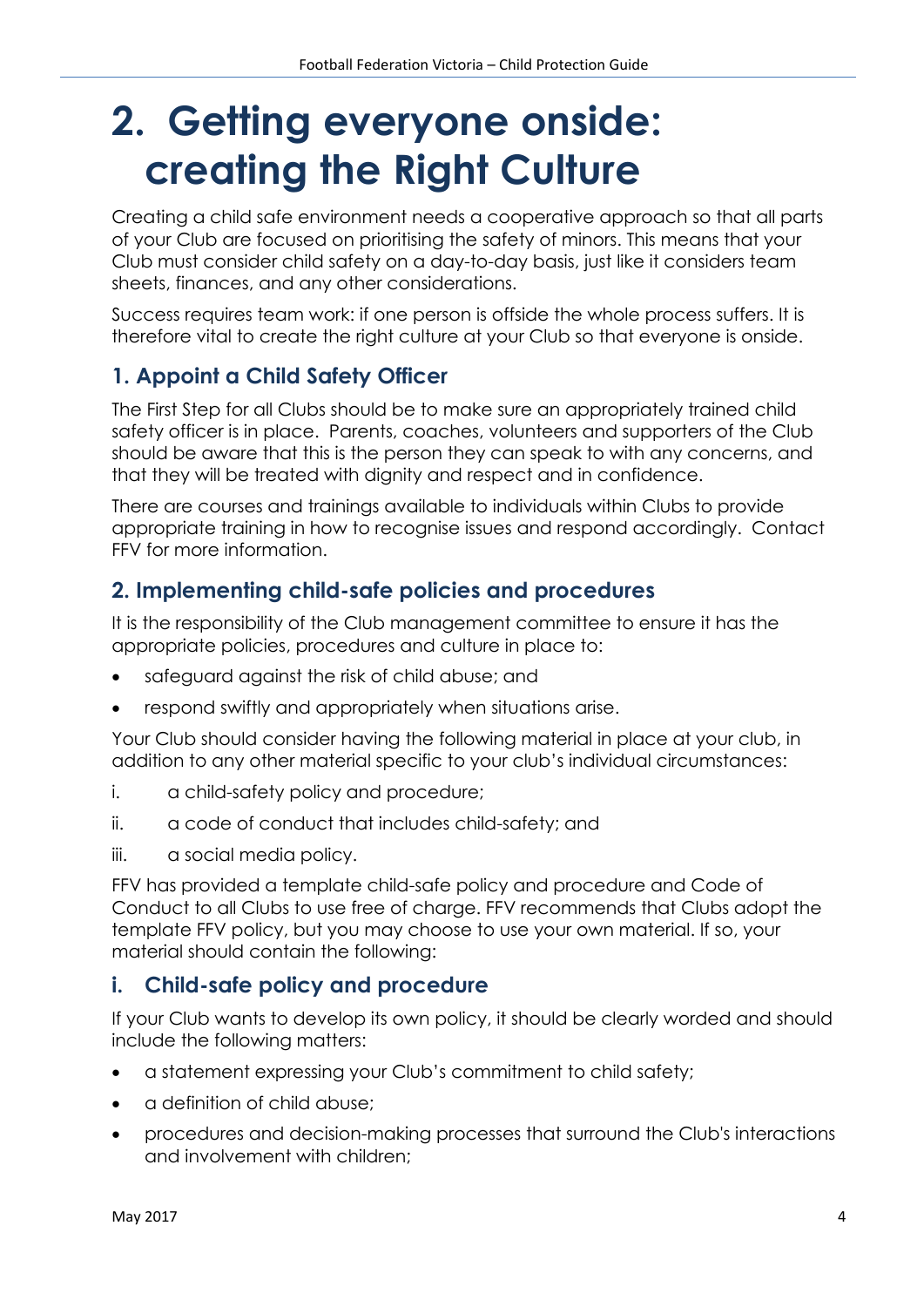- an outline of your Club's recruitment and supervision processes for employees and volunteers, including in relation to Working With Children Checks;
- processes for identifying and managing child abuse risks;
- processes for reporting and handling child abuse concerns and complaints;
- processes of managing communication about suspected or actual child abuse, both internally and externally;
- a description of the roles and responsibilities of personnel involved in protecting children, including the duty of care of the committee members, volunteers, employees and contractors;
- a statement setting out the Club's commitment to honouring different cultural traditions when protecting children;
- a statement setting out the Club's commitment to the safety of children with a disability; and
- information about how the policy is implemented, governed and reviewed.

Your child-safe policy and procedure should set out a "road map" for a person to follow if they have a concern regarding alleged or suspected abuse.

The procedure should set out in what circumstances a report should be made, who the complaint should be directed to (whether internally or externally), how the complaint will be handled, and requirements in relation to confidentiality and procedural fairness.

#### **ii. Code of conduct**

The Club should have an up-to-date code of conduct that includes:

- clear and specific standards of conduct for working with children;
- clear expectations of appropriate relationships with children for contractors, volunteers, employees, committee members, players and families (e.g. when is it appropriate for there to be physical contact, social media boundaries, etc.);
- instructions on how adults should respond to any risks adults may pose to children, or that children may pose to each other;
- guidance about inappropriate conduct with children that could place children at risk of abuse (or conduct that is inconsistent with any legal obligations);
- recognition of the needs of children from culturally and/or linguistically diverse backgrounds; and
- recognition of the needs of children with a disability and appropriate behaviour and relationships for personnel and children (e.g. appropriate ways to physically and emotionally assist a child with a disability).

#### **iii. Social media policy**

Given the nature of football, Clubs have a heightened need for social media guidelines. This is because:

• many supporters and players are extremely passionate and will want to express their viewpoints (including both support and criticisms) on social media;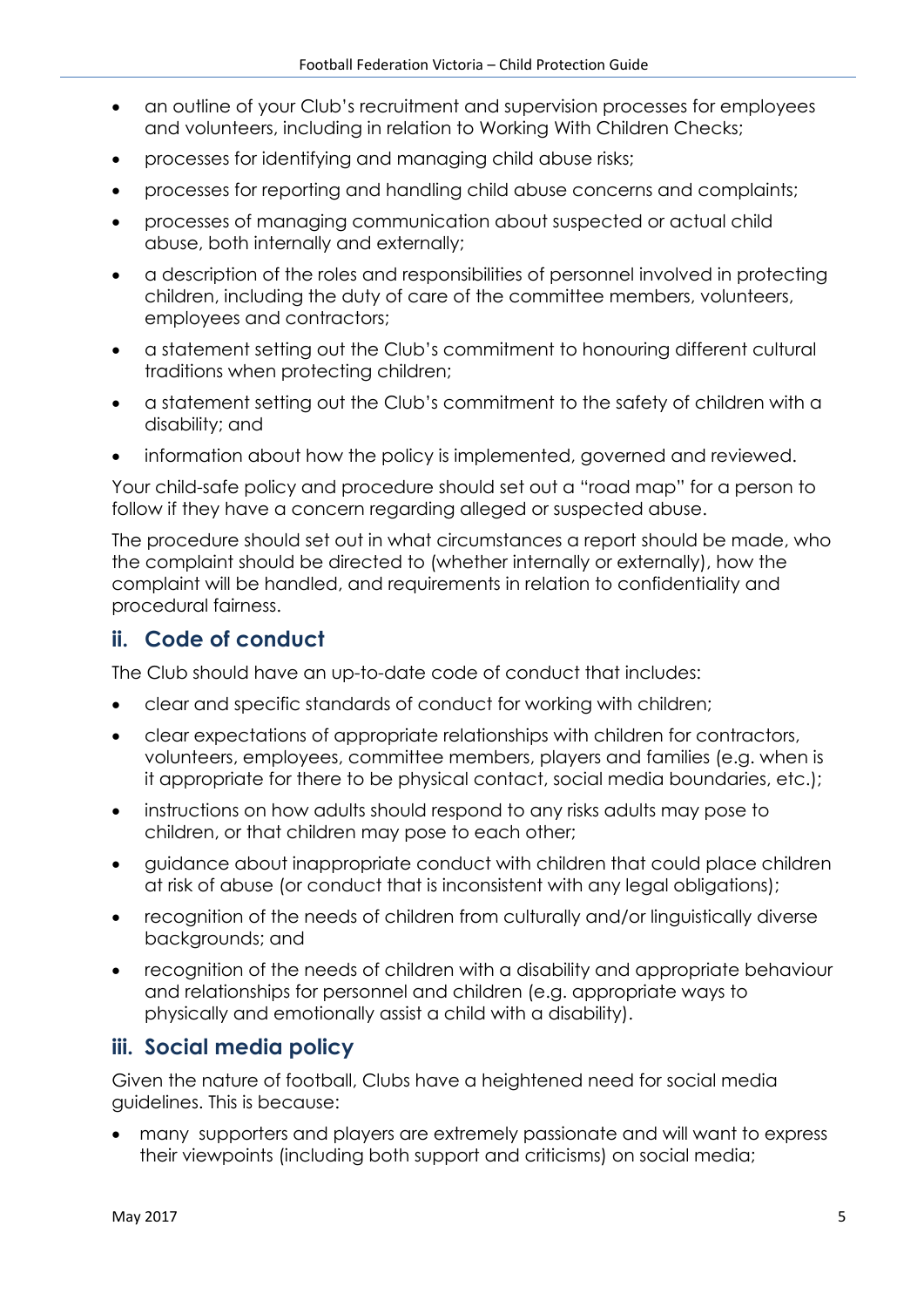- a large number of football players in Victoria are under 18, and many of these people are regular uses of social media; and
- it may be tempting to contact players (i.e. about game information, player numbers, transport options etc.) via this social media, because it is a common and easy form of communication.

Therefore, it is essential that your Club clearly communicates appropriate use of social media at the Club, such as:

- the definition of "social media":
- when it is possible to communicate to children via social media (if ever);
- who can communicate to children via social media (i.e. only the committee or coaches to send messages, the committee to sign off on messages, or only for parents to be contacted via social media based on the age of their child);
- what content can be communicated to children via social media (i.e. only Club related material); and
- clear expectations on the personal use of social media by everyone at the Club (i.e. including children).

#### **It is more than just having policies in place:**

Merely having policies in place does not guarantee child safety. Clubs must ensure that all players, coaches, volunteers, and committee members have the knowledge, skills and capability required to create, implement and follow appropriate systems and processes.

If English is not the common language of your club, consider whether the policies and procedures you have in place should be translated into your community's preferred language.

Your Club also needs to have processes in place for regularly reviewing and refining policies and procedures to ensure that your Club is compliant with:

- all processes for responding to and reporting suspected child abuse;
- any new child safety standards (as this area is regularly evolving); and
- any other legislative changes surrounding child safety.

The Australian Government's *Royal Commission into Institutional Responses to Child Sexual Abuse* held a public hearing in April 2016 into the experiences of men and women who were abused as children in sporting clubs, including football clubs. Some of the key messages stemming from the Commission include:

- 1. it is not acceptable to put off taking action against an alleged perpetrator unless or until they have been charged with a criminal offence. Clubs need to take appropriate action as soon as a complaint is received; and
- 2. it is not acceptable to hand a matter over to the authorities and then wash your hands of it. Clubs need to actively participate in the investigation process and follow up.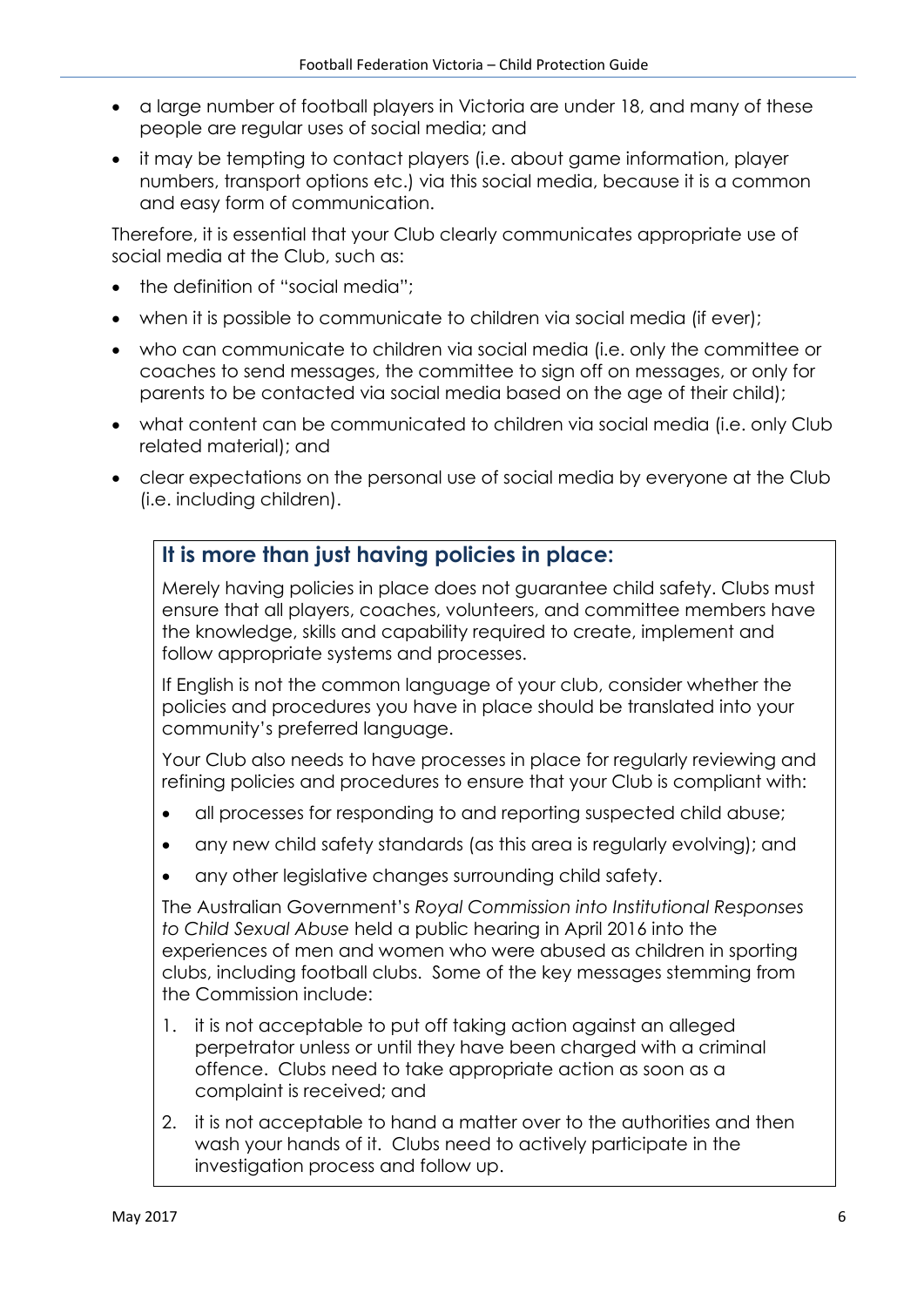### **Case Study**

James is 25y/o and the coach of the U15 boys team. James is well liked by the team, and often sends texts to players and writes to them on Facebook and in Snapchat groups.

One day, a player shows his parents a Snapchat message that James had sent to the group. It was a picture of James with his shirt off telling the players to work hard and be proud of their body. The following days, more messages are sent by James, asking the players to comment on his body, and to send him pictures of their bodies. The parents immediately bring this to the Club's attention.

James is upset at the allegations. He says he was simply being a positive role model to the boys and giving them confidence in themselves. He says it has been taken out of context and won't happen again.

#### *What next?*

The parents were right to bring this to the Club's attention. This is not appropriate behaviour between a coach and players, and especially between an adult and minors. It is likely a breach of the Club's Code of Conduct and could lead to expulsion from the Club. It is also likely a breach of FFV's GDT. The matter needs investigating, and the Club may need FFV's advice as to the next steps.

## **3. Empowering children**

Child-safe Clubs exist where children and young adults feel free to ask questions and speak up.

Your Club's policies - as well as the behaviour of its management, coaches and volunteers – should encourage children to come forward with questions or concerns about behaviour.

There are a number of ways to empower children within your Club to speak up about inappropriate behaviour, including:

- ensuring all relevant policies / procedures are written in plain English (or another language specific to your Club's needs) and are made available online so that they are easily accessible;
- making sure children know that your Club cares about safety – by exhibiting childfriendly poster-statements of your values, for example. The Commission website has many resources that can assist;
- discussing with children the relevant policies and procedures, and providing practical examples of situations when they should raise concerns;

### **Texting players:**

A Club discovered that a coach was sending his U15 girls texts asking them to the movies.

The behaviour was only uncovered because one of the players asked their parent whether it was okay to go to the movies with the coach, and the parent reported it to the Club.

All Clubs must clearly communicate what is, and what is not, appropriate between adults and minors at the club.

There is no set rule whether a coach should be able to text players directly: the important things is the club has considered it, formed a view, and applies it.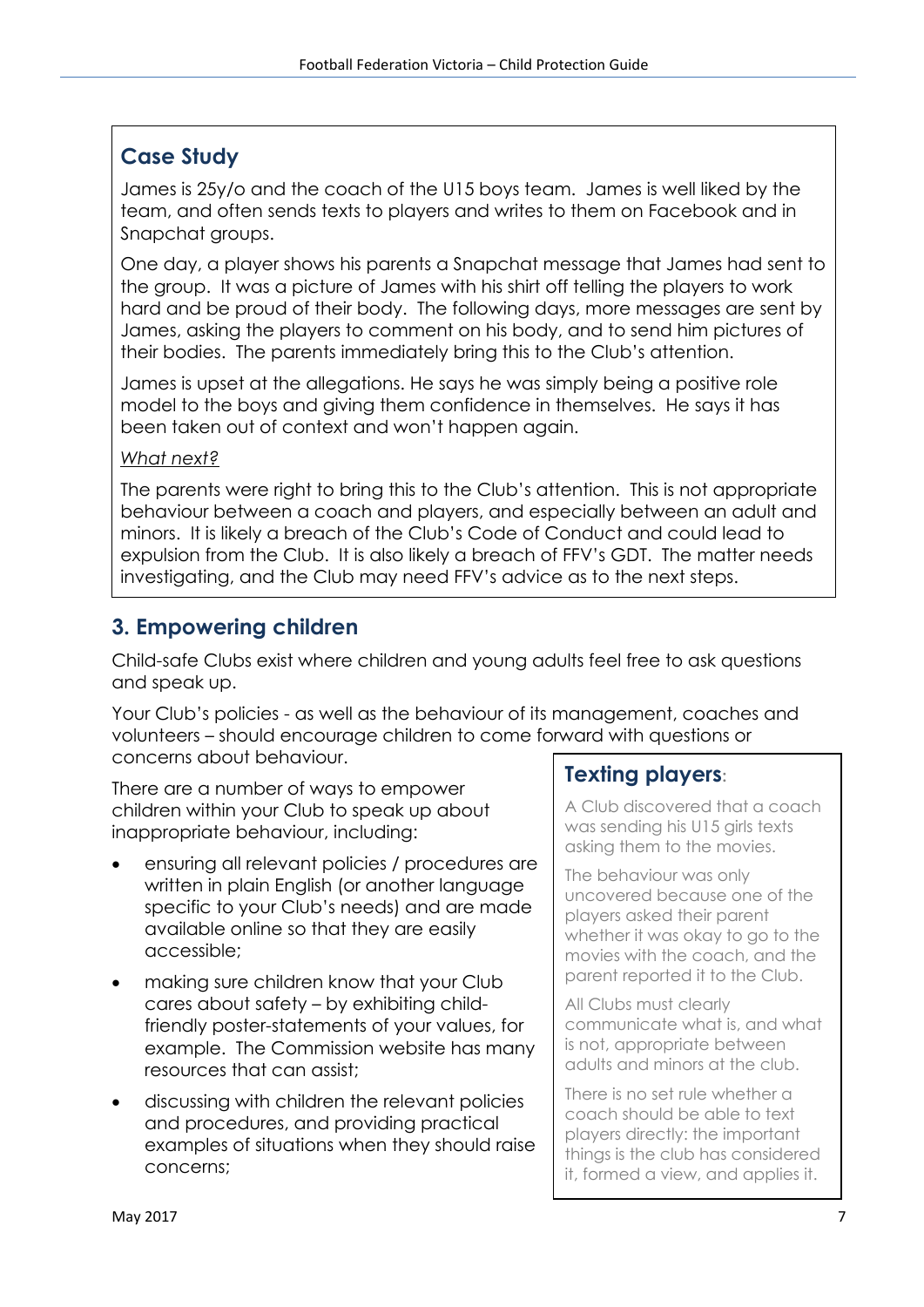- creating opportunities for children to be involved in policy and program development, implementation and review, including being honest with children about the extent of their involvement, and giving feedback on how their views have been actioned;
- establishing pathways and mechanisms (e.g. an anonymous suggestion box, opportunities for children to communicate with and get to trust a variety of adults, etc.) which enable children to raise concerns safely and with confidence; and
- using inclusive and empowering, child-friendly language in everyday activities and written documents.

# **Education**

Another key factor in empowering children is to provide sensitive education materials on appropriate behaviour, and how to spot and respond to the signs of inappropriate conduct.

While adults within your Club may be alert to the warning signs of grooming and child abuse, children may not be alert. It is therefore important to provide children

in your Club with Age-appropriate education about their bodies and personal boundaries. This assists your Club's child protection strategy.

Education may take place face-to-face (e.g. in a Club room setting) or via documented resources. An appropriately qualified individual either from within your Club or an external expert, should provide this type of message.

The sorts of topics usually covered in Ageappropriate training may include:

- Miniroos age Naming body parts; talking to children about the differences between a good secret and a bad secret; Safe and not-safe touches; "It's OK to tell" (you won't get in trouble for telling an adult that someone made you feel uncomfortable).
- Juniors Player age "Adults aren't always right" (explaining that some adults can do wrong things and it's important they let another adult know if they are worried); helping children to identify and talk about their feelings; and encouraging open

## **What is 'grooming'?**

Grooming refers to actions to befriend and influence a child (and, in some circumstances, members of the child's family) with the intention of achieving a criminal objective.

Grooming can occur in person or online (e.g. via Facebook) and is designed to help the perpetrator establish an emotional connection in order to lower the child's inhibitions.

Ensuring your Club's members, employees, and volunteers understand the warning signs of grooming will make it more likely that the Club will be able to detect and respond to potential child abuse.

In Victoria, grooming a child for unlawful sexual activity is a sexual offence and must be reported to the police.

communication and discussions about experiences.

• Minors should also be provided with education about cyber safety and how to identify online grooming. For example, some Clubs do not allow volunteers or employees to be 'friends' on Facebook or other social media with minors in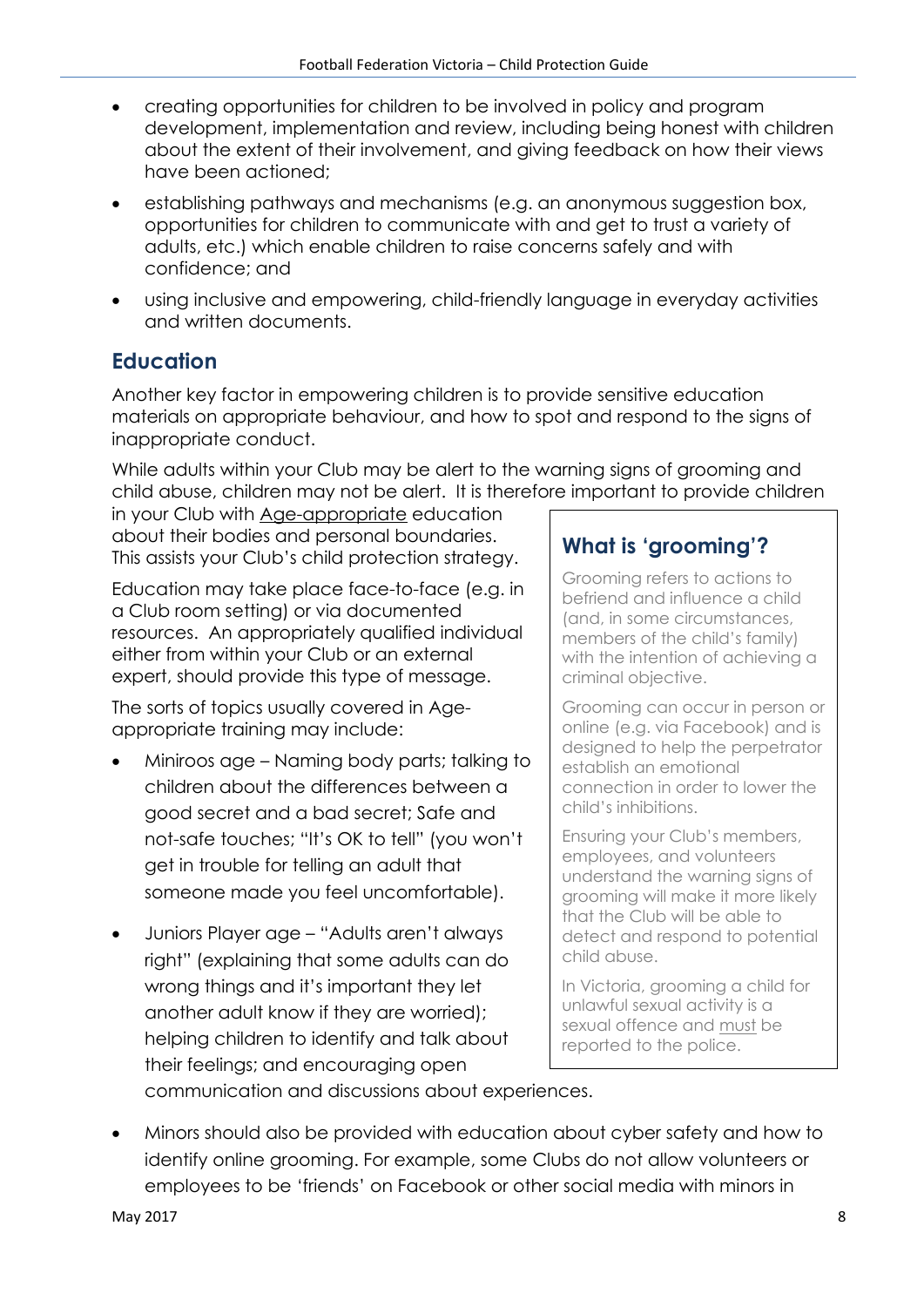their care. If this is the case in your Club, this should be explained to minors at the Club so that they can identify inappropriate behaviour.

# **Case study**

Milo is 29y/o team manager of the U15 girls, and sometimes also acts as coach of the team. He has a young son in the club's Miniroos team.

Kate is a player on the U13s girls team. She is new to the club, and Milo is keen to ensure she fits in. Milo picks her up and drops her home, and often goes inside with her to talk to her parents, and occasionally stay for dinner.

Over time, Milo starts dropping in after work and on non-game or training days. He offers to babysit Kate when the parents are away, and he also starts bringing presents over for Kate and her parents. Milo and Kate become friends on Facebook and other social media, and spend a lot of time together.

Kate's parents think Milo is harmless enough at first, but over time they grow curious as to why an adult man would spend so much time at their house?

#### What next?

This may be an example of grooming. Milo's actions go beyond his role as team manager or coach. He has delved into trying to develop a personal friendship with a minor and her family, and established an emotional connection.

Although each act may be harmless, it is the build-up of acts over time that raises warning bells. Kate's parents should discuss their concerns with the club or with FFV. There is no need to wait until something physical actually occurs.

The club should have a policy and Code of Conduct in place that establish the proper boundaries between coaches and players.

# **4. Enabling disclosure**

Clubs should foster a culture that encourages all children and adults to speak up about any concerns about a young person's wellbeing.

Strategies that help to create such a culture include:

- having management and coaches lead by example, listen to others and encourage the expression of different viewpoints;
- insisting that all interactions between coaches, volunteers, employees, parents and children are respectful;
- talking openly and honestly (where appropriate) about past issues and steps that have been taken to ensure those issues do not occur again;
- treating personal information confidentially and respecting privacy; and

May 2017 9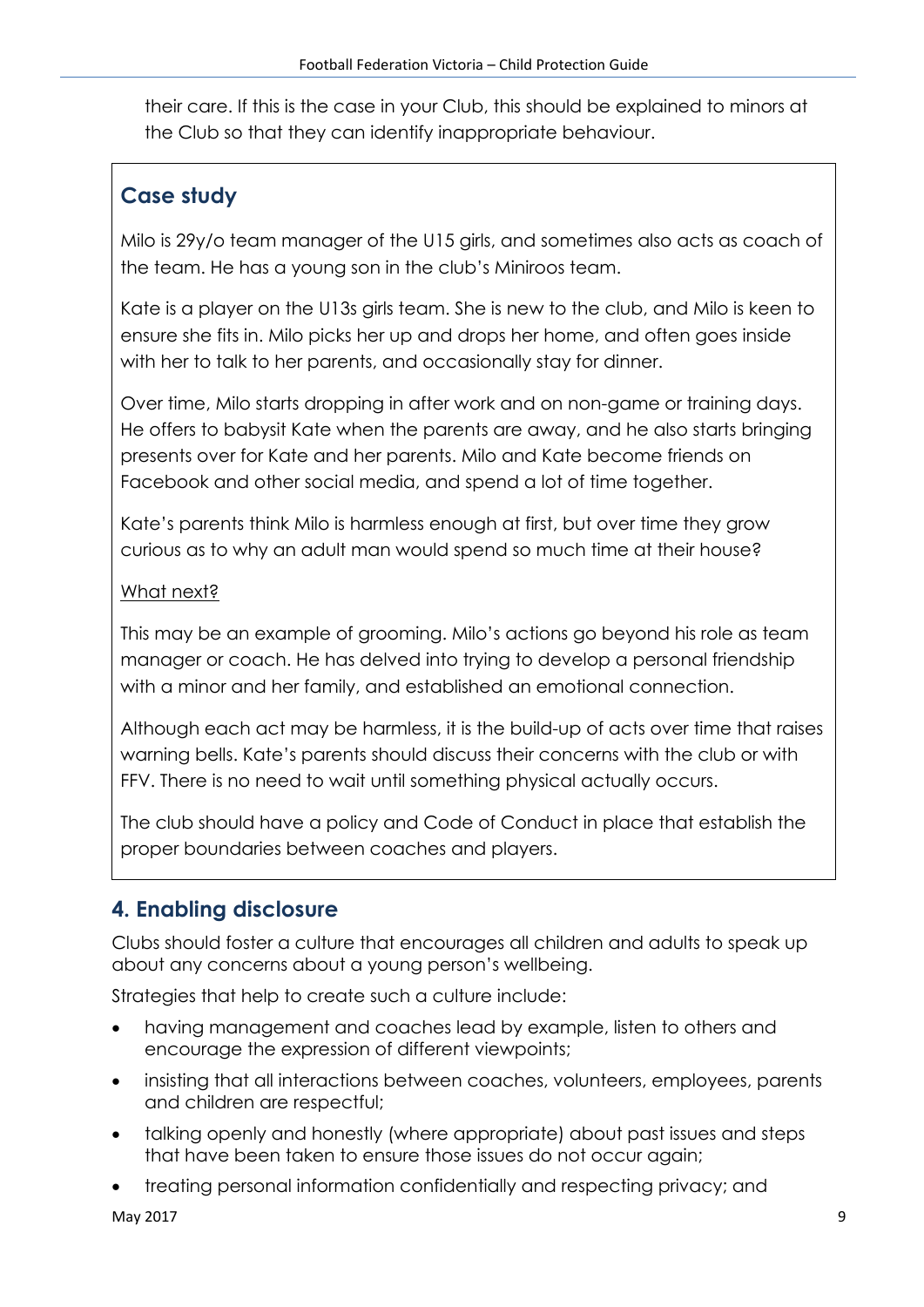• being open and transparent with parents and children about the limits on confidentiality. This might include informing children and parents that certain allegations cannot be kept confidential and must be reported.

#### **Protection for reporters**

The law in Victoria protects individuals who report, in good faith, suspected child abuse (i.e. the reporter has a valid and reasonable concern and is acting without malice towards the alleged offender).

Clubs should ensure that everyone is made aware of their right and responsibility to report concerns of inappropriate behaviour towards children, and that they will not suffer any penalties for making a report in good faith.

These protections ensure that the report:

- cannot be seen as unprofessional conduct or a breach of professional ethics on the part of the reporter; and
- does not make the reporter liable for any disciplinary or legal action (even where allegations are not proven).

Reports need to be made internally (and possibly externally) in line with the Club's policies and procedures and Victorian legislation.

As recommended by the Victorian Government, Clubs should promote a confidential reporting culture and comply with the Australian Privacy Principals while maintaining adequate record keeping of child safety issues.

# **Case Study**

Khan is an U15s coach. One afternoon a U15s player tells Khan that he cannot train because his dad beat him with a belt and it hurts to run.

Khan reports this information to the child safety officer within the Club and also makes a report to the Department of Human Services because he had a significant concern about the child's wellbeing. The police contact the parents of the child to discuss the report.

The parents are furious with Khan and with the Club that a report was made without their knowledge. The Club is embarrassed and concerned that the parents will withdraw their children from the Club, and stop providing large donations to the Club. The committee wants to discipline Khan for the report.

#### Who's right?

Khan has a right to report his concerns, and his actions in making the report are legally protected. As such the Club can't discipline Khan.

However, FFV recommends that the Club ensure that all coaches and volunteers are aware of the Club's proper process for raising these types of concerns. Proper procedures at a Club will assist both Khan and the Club in working cooperatively when these types of situations arise, so that neither is caught unaware during the reporting of these types of matters.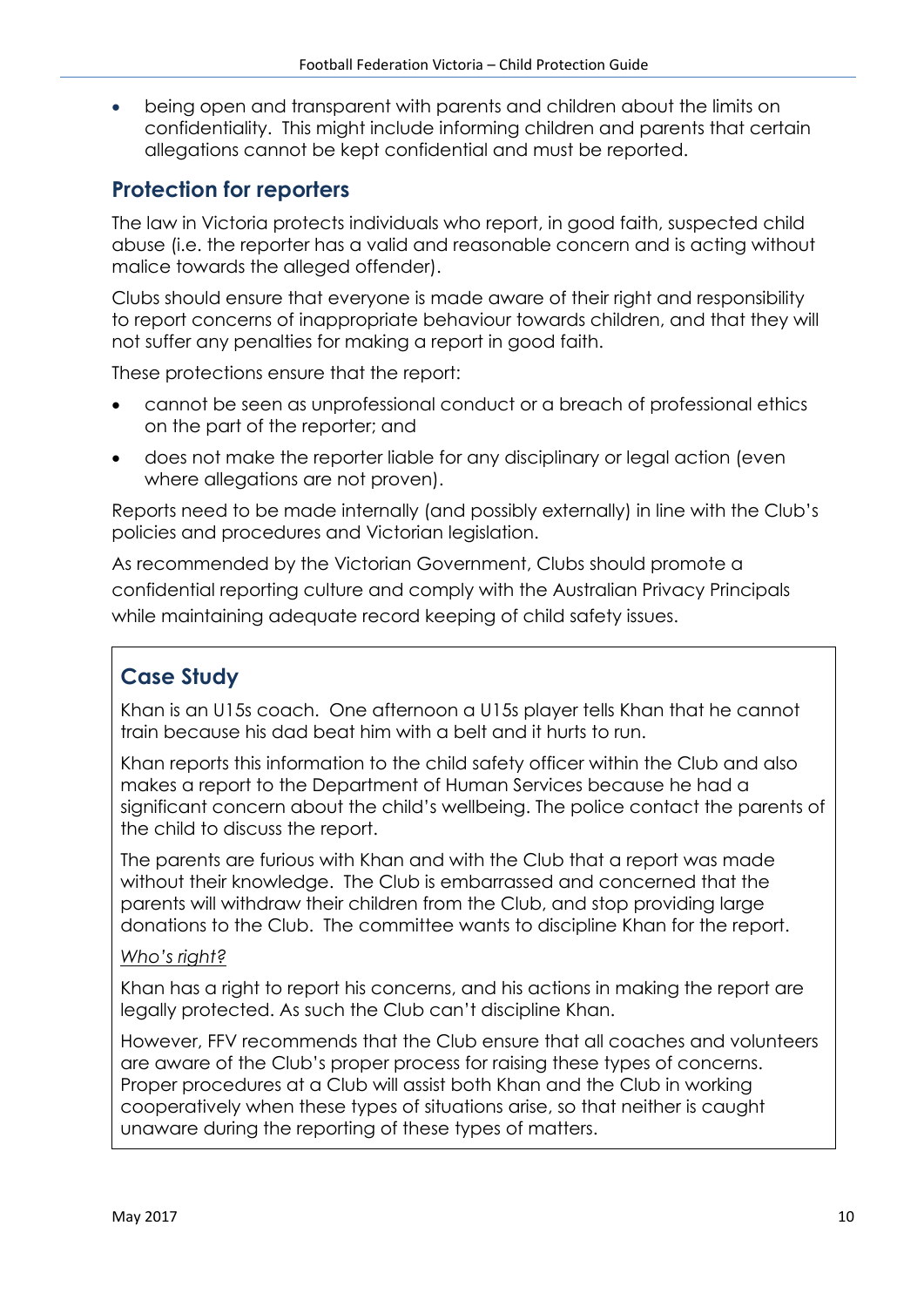# **3. Recruiting the Right People for Your Club**

A crucial part of establishing and maintaining a safe environment for children is ensuring that only suitable people volunteer and work at your Club.

Having people at your Club that are unsuitable to work with children will put the children in your Club at risk. It could also lead to reputational damage and members of the community losing trust and confidence in your Club.

FFV recommends the following steps to help ensure child safety through your staff, coaches and volunteers:

#### **1. Implement a recruitment process**

*i. Identify the most suitable people for any given role.* 

Clubs should have documented process for filling positions, including volunteers as well as committee positions. Although sometimes a Club struggles to get help and may take any assistance it can, no one should be able to find a "back door" into your Club without some screening as to their suitability.

(It is the responsibility of FFV to appoint referees to games. Those referees appointed by FFV that are over 18y/o, are required to have a valid Working With Children Check).

*ii. Be aware of all the coaches, assistant coaches, assistant team mangers, etc, for all the teams of your club.* 

Is your club administrator or secretary aware of all the coaches, assistant coaches, team managers, etc, for all the teams in the Club? Do you have contact details for everyone? Consider registering all coaches, assistants, team mangers, etc on MyFootballClub (MFC) to help you and FFV keep track of all individuals.

*iii. Ensure all coaches, volunteers, etc read and understand the Clubs' Code of Conduct and other policies.*

Make all coaches, volunteers and team managers, etc, read and sign the Code of Conduct. Keep a record of those who have signed. People who are not prepared to sign such documents have no business being around a FFV Club in this day and age.

Recruitment and selection policies and procedures should reflect the Club's understanding of and commitment to a child-safe environment. Clearly articulate acceptable behaviour from the very start of a person's involvement with your Club.

#### **2. Ensure your job descriptions have a clear child-safe message**

If you are at a Club that advertises for positions, or engages paid employees, develop a clear job description that defines the roles, tasks, and desirable skills and experience required.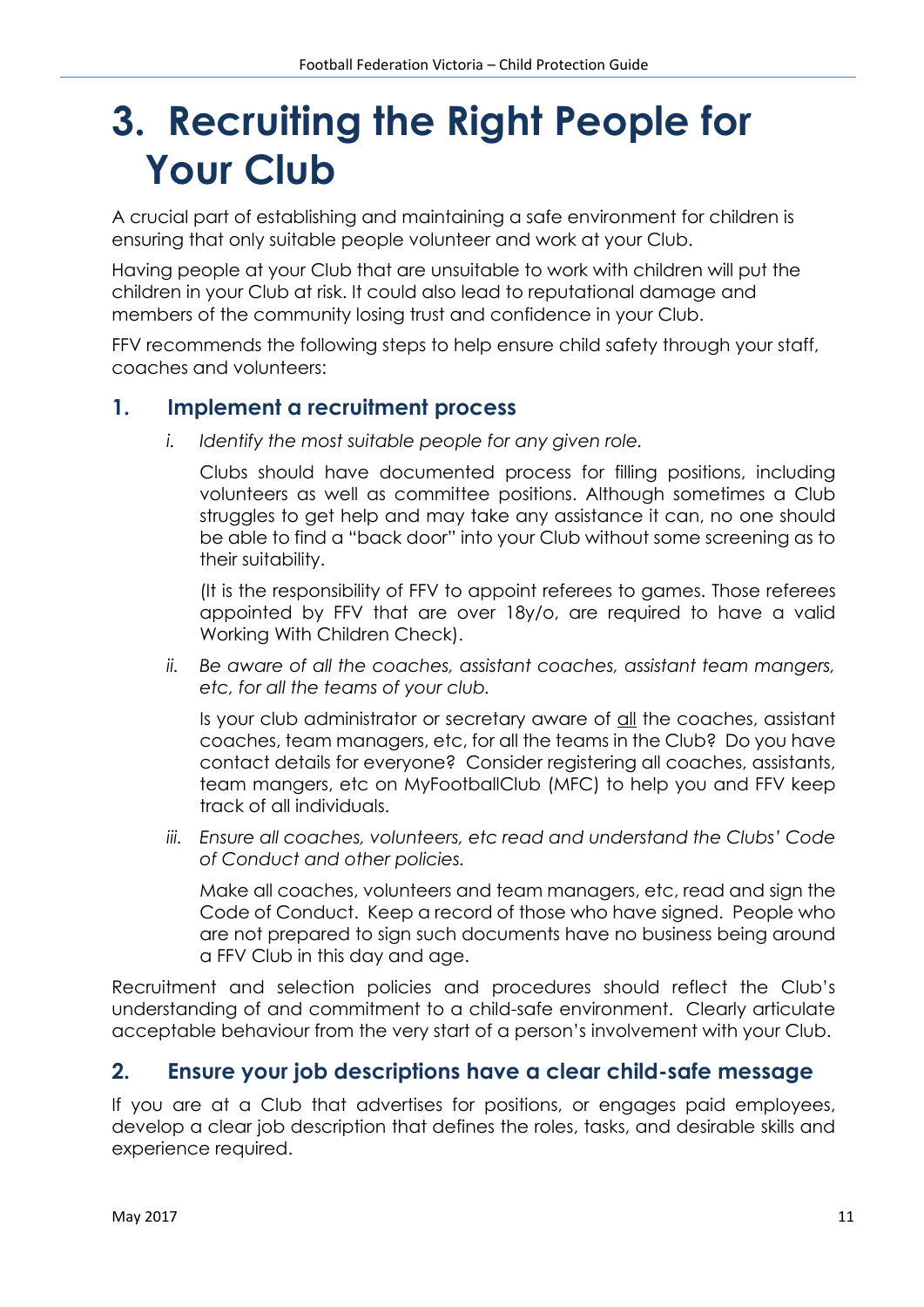It is important to know and understand the exact skills required and the potential risk posed to children. Analysing the position will help the Club develop key selection criteria. The key selection criteria will form the measures against which you assess each applicant during the recruitment process. Interview questions should then be formulated based on the selection criteria and risk analysis.

An explicit statement of commitment to child safety should be included in all advertisements and position descriptions to discourage unsuitable people from applying, for example:

"Our Club is committed to child safety and we have zero tolerance of abuse. We apply robust human resources, recruitment and vetting practices during the application and interviewing process. Applicants should be aware that a Working With Children Check is required for this role and that we may carry out WWCC, police and reference checks."

### **3. Screen for inappropriate people**

Screening activities should be carried out regardless of whether a position is paid or voluntary. Consider the following:

*i. Interviews*

If your Club interviews, conduct the interviews by two or three people to provide for more than one viewpoint and opinion. Ensure an interviewer has an understanding of child abuse issues, to help identify 'red-flags' or warnings.

Pay particular attention to any answers that suggest a lack of "boundaries" around children (for example, social media boundaries) and consider whether there is anything unusual about the individual's attitude towards minors.

*ii. Reference checks, Google & other online searches*

It is important to conduct reference checks with managers who have directly supervised the individual and observed their interactions with minors. Reference givers should be asked directly for information on the person's character and whether they have any concerns about the individual working with minors.

iii. *Conducting Working with Children Checks (WWCC)*

#### *But we have 100s of coaches and team managers at our club, how can we possibly do all this for all of them?*

WWCC rules aside, there is no set "right" level of checks you have to make to be compliant.

Your club should do such checks that it believes are necessary for its own circumstances by reference to the WWCC laws.

It is about building a process that is embedded in your club, rather than having no vetting in place of the people entering your club.

The important thing is that the club has turned its mind to these matters and has a documented process before something occurs, rather than not having a procedure in place to rely on.

In Victoria, a person wishing to engage in childrelated work must comply with the working with children laws. These laws are designed to help Clubs assess the level of risk an applicant may pose to children if they are engaged.

WWCCs involve checking a person's criminal history, etc, to determine their suitability to engage in child-related work. Successful applicants are granted a clearance which can be used as evidence of their suitability.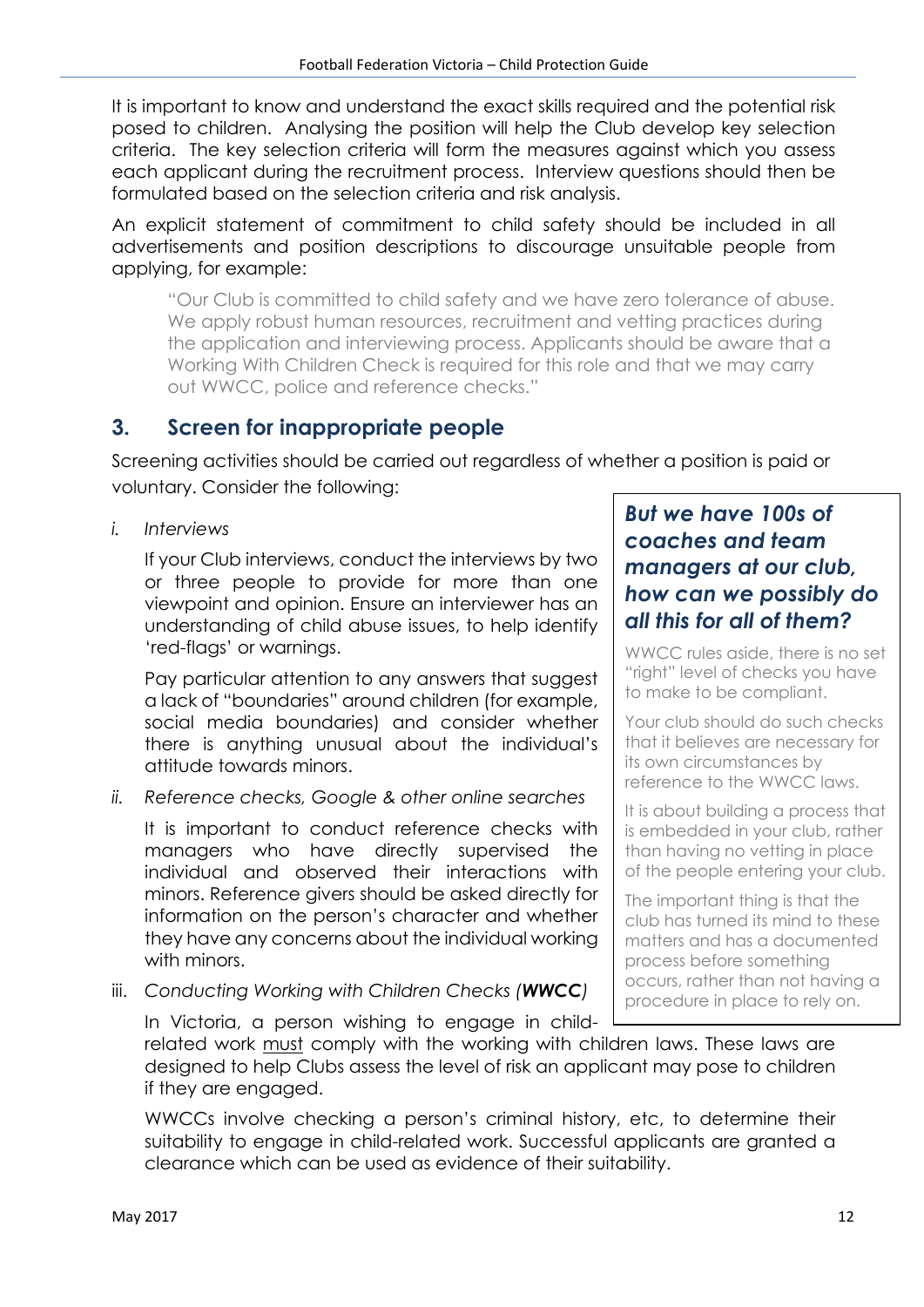The Club management committee must ensure that all workers that have direct contact with minors as part of their duties have a valid WWCC. Direct contact with minors may be face to face, verbal, in writing, or by an electronic method. A worker engaging in child-related work will need a WWCC even if the work is supervised. For example: an assistant coach of a junior team is still required to have a WWCC even though they may be directly supervised by a head coach.

Please see the WWCC website for more details <http://www.workingwithchildren.vic.gov.au/>

### **4. Put in place child-safe volunteer agreements**

The agreement signed by coaches, volunteers, etc must make it clear that proven breaches of the Club's policies and procedures, and breaches of the Club's Code of Conduct, will be regarded as serious matters attracting administrative sanctions ranging from disciplinary action and suspension to dismissal. Have your coaches and team managers sign and accept your policies.

The Victorian Government recommends that Clubs should also embed a Club-wide culture of safety into performance arrangements and position descriptions for senior volunteers, employees and contractors.

### **5. Include child safety issues in induction**

Clubs should provide training that covers how to recognise and respond to abuse, in line with the Victorian Government's recommendations. This should be done for all personnel including volunteers and leadership levels. Training can be informal and may be run by other volunteers in your Club as appropriate.

## **Case Study:**

A Club discovers that a longstanding Coach was moved-on from another sport 14 years ago for inappropriate conduct with minors. Since joining football however, the coach has never put a foot wrong, and has never had a complaint about him.

#### *What next?*

The Club is obliged under the new Child Safety laws to investigate. It is not enough that since joining football, the coach has done no wrong. The Club must make its own inquiries as to the coach's appropriateness for their current role, and satisfy itself that the coach is suitable. Speak to FFV for assistance.

#### **Case Study:**

Tony has been a coach of the U13s at his Club for 9 years. They are a successful team and always do well. Before the new season starts the club secretary asks Tony to sign the Code of Conduct & Child Safety Policy, and attend a child safety training session, or he won't be able to coach at the club.

Tony is offended. He has never had a single complaint made against him, and he is shocked that he is being forced to sign this document. He believes that there is a conspiracy to try and move him on.

#### *What next?*

FFV recommends that the club convince Tony that it is not against him personally, and that all coaches, team managers and the committee members are required to sign the document.

Tony should be told that the new Child Safety laws mean that previous ways must be put aside and that moving forward the Club is required to have its personnel (volunteers or not) adopt the new standards, or the Club may face scrutiny. Ultimately, if Tony is not willing to accept the new Child Safety culture of the club, then the club may will be within its rights to cease using him as a coach.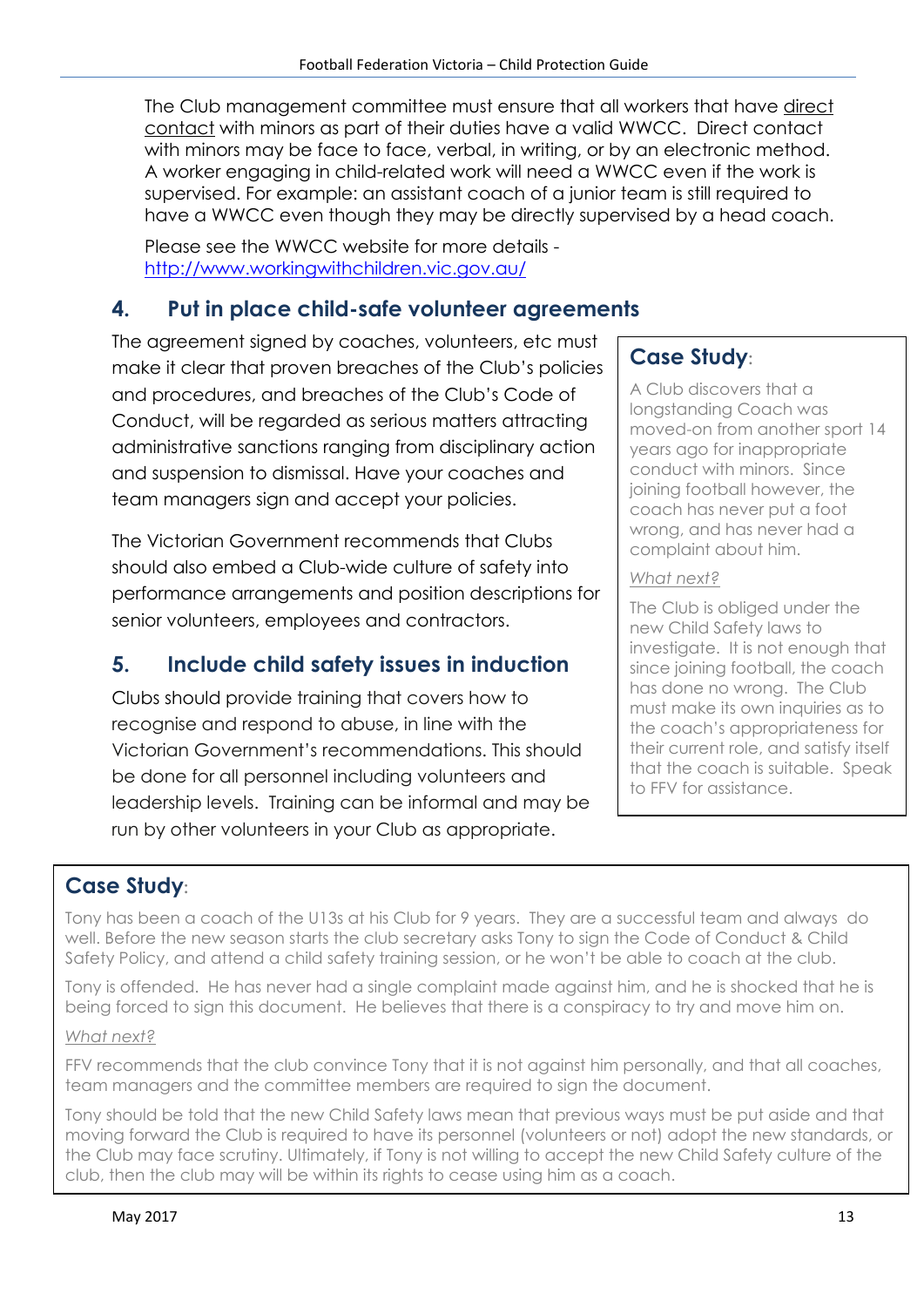# **4. Responding to a disclosure**

It is vital that your Club properly responds to any allegations of abuse in order to protect the safety of children in your care, and minimise the risk of legal claims being made against your Club.

Any risks to a child, no matter how remote, should always trump any risks to a Club's reputation, no matter how big the Club is. In any case, the long-term reputational risks of not responding appropriately to such issues are almost certainly greater than those posed by public disclosure of a one-off offence or accusations of an overreaction.

## **Tips - if a child discloses an allegation to you:**

Do:

- Show concern and empathy for the minor.
- Listen to what they are saying; let them use their own words.
- Tell them they did the right thing by telling you.
- Tell them it is not their fault and they are not responsible.
- Let them know what will happen next.
- Advise the Club CPO.

Do Not:

- Make promises you cannot keep (such as promising you won't tell anyone).
- Push the minor into giving details of the abuse. Your role is to listen to what they want to tell you, not investigate.
- Indiscreetly discuss the circumstances of the incident with others not directly involved with the child.

#### **First steps:**

Suspicions about child abuse are likely to require you to make a report to an external authority. Your club may wish to have this as the default position, even where it is not required by law, in order to prevent any accusations of cover ups.

Whether you have engaged with an external body or not, you should act quickly to minimise any ongoing risks to the child in your care, and to your personnel or Club as a whole.

Such actions may include:

- Consulting your Club's child-safe policy and procedure to see any relevant procedures;
- Standing the accused individual down, or transferring them to a position that does not involve contact with children, until an investigation has been concluded;
- Providing appropriate support to the child or children involved (this may involve counselling etc);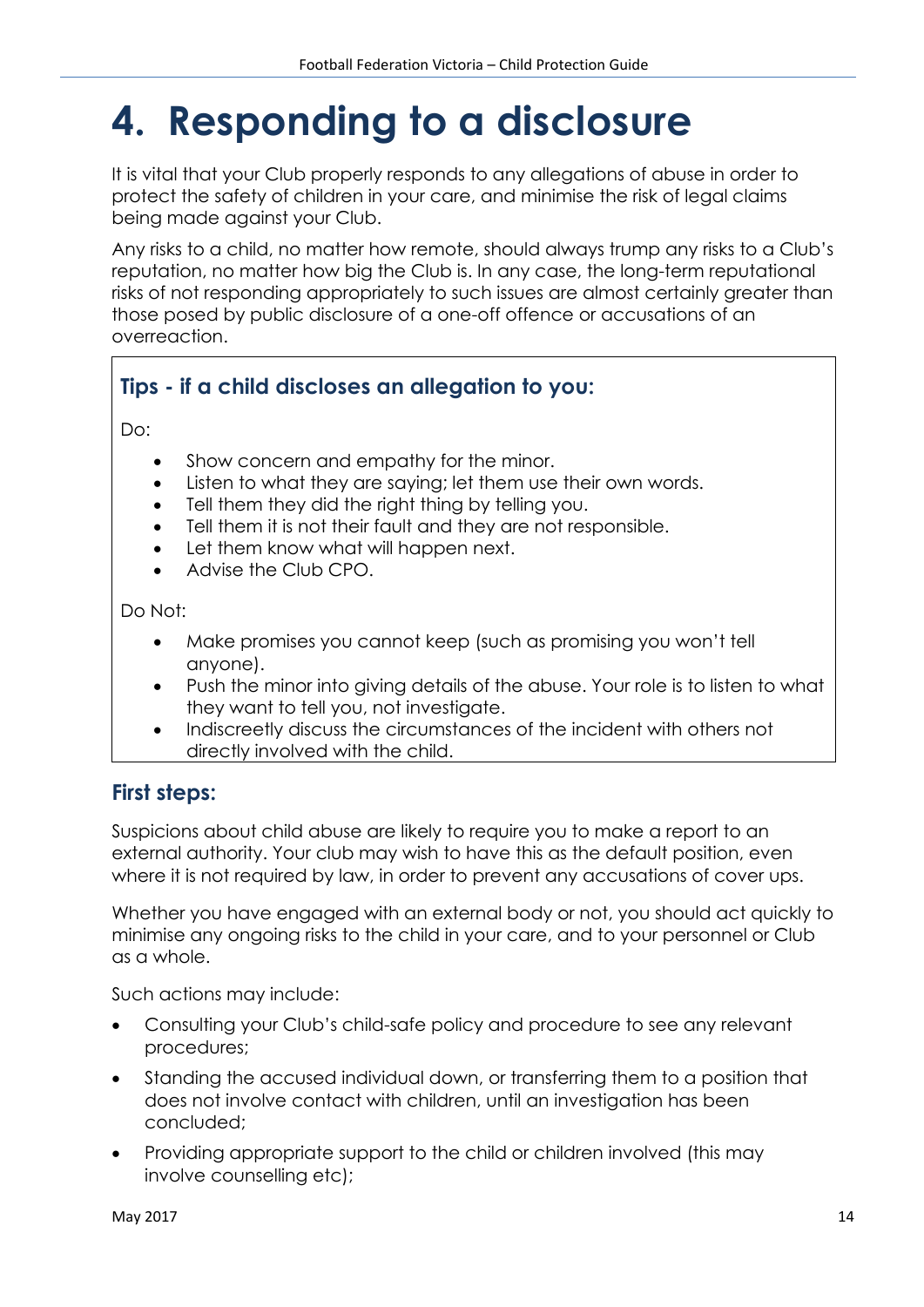- Commencing an internal investigation;
- Reviewing your child protection procedures to determine whether any changes are needed to better protect the children under your care; and
- Advising FFV.

Irrespective as to whether a report to an external authority is made or not, all allegations of abuse must be appropriately investigated by your Club, an external body, or both – depending on the circumstances.

Child abuse is a sensitive arena. You may wish to seek legal advice that is tailored to the specific circumstances of your matter.

#### **Undertaking an internal investigation**

Investigations can be complex and sensitive in nature. Therefore it should be conducted by an appropriately qualified person utilising the principles of natural justice and procedural fairness. If in doubt – get FFV involved.

Where an allegation involves a coach, committee member, team manager, volunteer, etc from your Club on your own premises, it may be appropriate to undertake an internal investigation in cooperation with the police or DHHS.

Here is a summary of the process that can be followed.

#### **1. Obtain the specific allegation/s from the complainant:**

Any person receiving an allegation of child abuse should obtain and document the specific details regarding the alleged incident that occurred by asking questions such as:

- Can you tell me what happened from the start?
- When and where did the incident occur?
- Did anyone see the incident?
- Who was there?
- What was said?

#### *Do we investigate or not?*

Clubs may be confused as to whether they should investigate a matter or simply report it. Clubs may be reluctant to investigate a matter for fear of interfering with the police's work.

Whether a matter is reported to an external authority, and whether a matter should be investigated, are separate issues.

A matter needs to be reported to external authorities where you have a "reasonable belief" that a child is in need of protection, or a sexual offence has occurred. You may need to make some preliminary inquiries to satisfy yourself of a "reasonable belief".

Your Club may also wish to undertake an internal investigation of such matters, or indeed of other matters that do not reach that threshold but are nevertheless concerning to you.

If in doubt, contact the FFV Legal & Regulatory department, or your Club Coordinator, to discuss.

At this point, the person will need to report the matter to an internal representative (such as the Child Safety Officer or the committee) and potentially an external body (for example, the police) in line with the reporting obligations in Chapter 5.

All participants in the inquiry must be required to maintain confidentiality and should be required to sign a confidentiality agreement as part of the process. This will assist to preserve the integrity of the investigation.

May 2017  $\hspace{1.5cm}$  15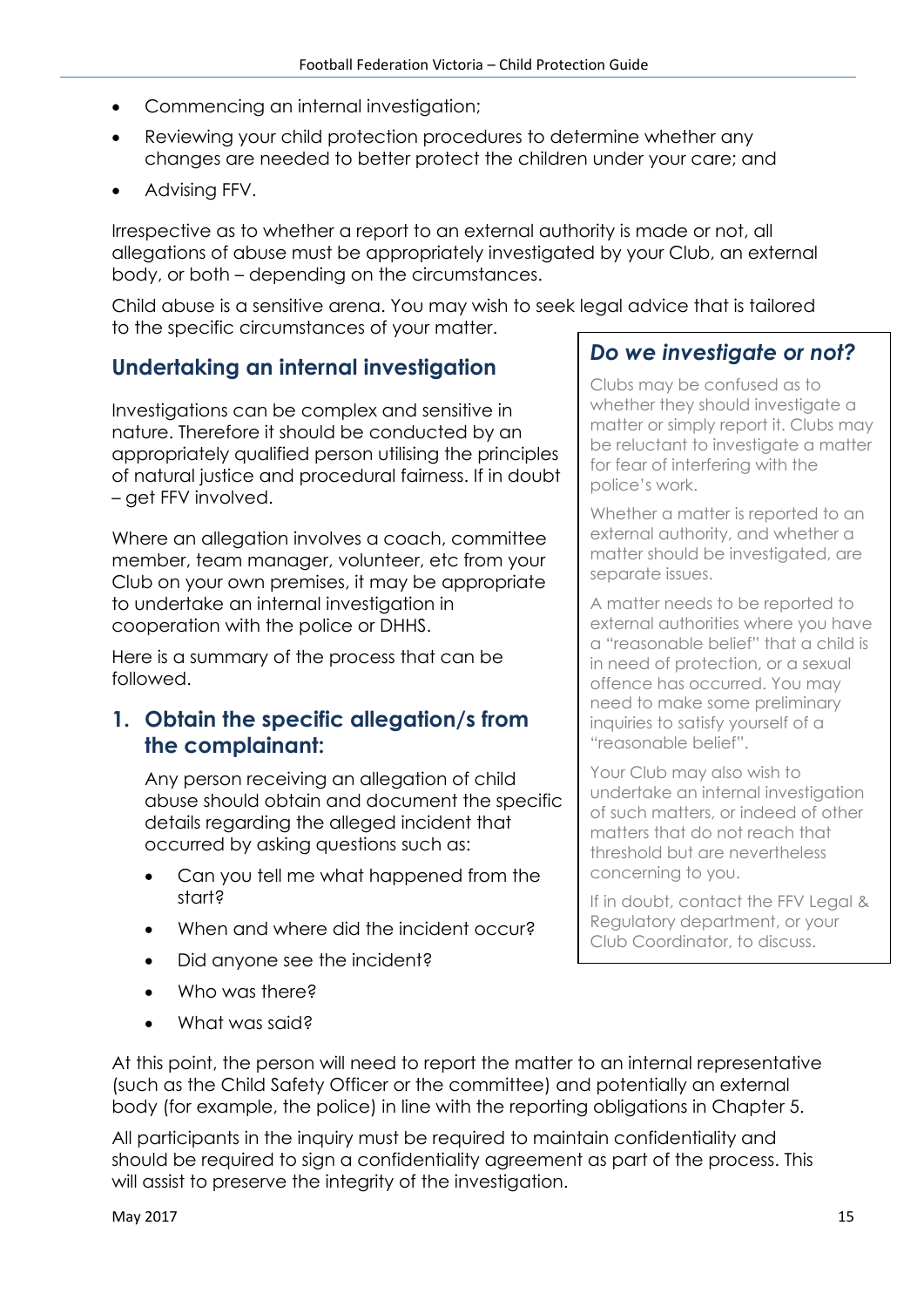#### **2. Determine if it is appropriate to undertake an internal investigation at this time**

Your Club should ask the police or DHHS how they want you to proceed before you undertake any internal investigation.

Such bodies may, for example, want to speak to the accused or other witnesses before you do, or seek your assistance in investigating one aspect of the complaint (e.g. Club-related misconduct). Such an investigation will be required to decide not only whether any abuse has occurred but also whether there has been any other breach of the Club's code of conduct requiring administrative sanctions.

# **3. Appoint an investigator**

If it is appropriate to undertake an internal investigation of a child abuse complaint, your next step is to appoint an investigator. Given the criminal nature of some abuse, it is recommended that your Club engage a suitably qualified and independent investigator from outside the Club. This will help ensure that the allegation has been handled transparently and independently.

If you do not know how to find a suitable investigator, please feel free to contact the FFV for guidance.

### **4. Procedural fairness**

All participants must be afforded procedural fairness, otherwise the findings of the investigation may not be deemed fair or reasonable, and may therefore not stand up in any potential proceeding.

To ensure procedural fairness the accused must be made aware of the allegations made against them in sufficient detail, and must be allowed a reasonable opportunity to respond to each of the allegations.

This can be tricky, and FFV recommends an appropriately qualified individual performs this task. If the police are already involved by this stage, then this should not be undertaken without their knowledge and consent.

#### *What if our internal investigation dismisses the allegations, do we still have to report it to the authorities?*

- The findings of an investigation will inform you whether your mandatory reporting obligations under the Crimes Act are triggered, or whether you wish to exercise a discretion to report under the *CYF Act* (see Chapter 5).
- A person over the age of 18 may have an obligation to make a report to the police if the findings of an investigation leads them to form a 'reasonable belief' that an offence has been committed against a minor.
- Even if allegations of abuse are unsubstantiated by a club's internal investigation, a person may still exercise their discretion to report if they have a significant concern for a minor.
- It's up to the individual. If the allegations are not substantiated, a person may not consider that there are grounds to make a report.

Your internal investigator may then seek to interview any witnesses and collate all relevant documents. They should prepare a signed witness statement for each participant to record their version of events.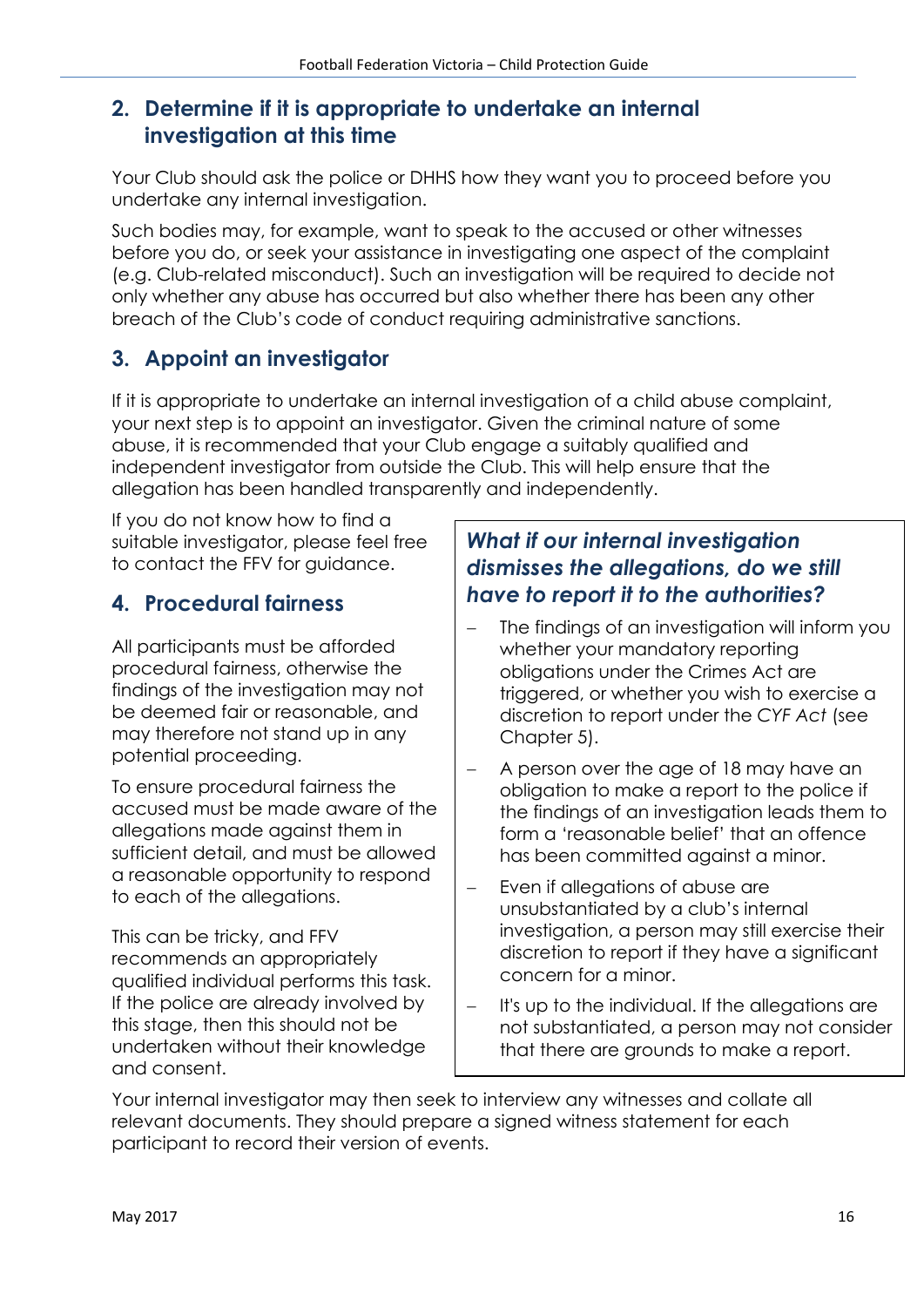#### **5. Produce a comprehensive report**

Based on the information collected as part of the investigation, the investigator would prepare a comprehensive report setting out his/her findings on the balance of probabilities, as well as their reasoning for the findings.

All information collated as part of the investigation should be attached to the investigation report and stored in an appropriate location to maintain confidentiality.

Such a report by its very nature is likely to contain confidential and inflammatory information. It is very important it is kept confidential and not disseminated. Using an appropriately qualified investigator can mitigate risks against the club.

### **Case Study**

Sarah is the secretary and administrator for a football club. A new coach at the club has reported to her that he has good reason to believe that a wellknown parent at the club has been physically abusing children.

Sarah considers what the new coach says, and then makes a decision to call the parent in for a meeting with her and the coach. The parent is outraged. He has 3 children at the club, and a number of nieces and nephews as well. He says he would never harm a child and cannot believe the club is investigating him on the say-so of a new coach.

He is considering taking his children and family out of the club, which would mean the club loses a few teams. He has also threatened to tell the Club President, who is his close family friend, about Sarah's conduct.

Sarah calls up FFV worried about what to do.

#### *What next?*

FFV recommends that Sarah advise the parent that she is duty-bound under Victorian law to look into this further. She can't ignore it. She also should explain to the parent that an independent person will investigate in confidence and the parent will have full opportunity to be part of that. No decision will be made without proper process, and the matter is confidential.

The Club is duty bound to act. To not do so is a breach of the Club and its officer's obligations under the new Child Safe laws.

This is an example of why having an independent person investigate the claims is so important. It can help separate personalities from the issue, and deal only in the reports and evidence. Also, why it is crucial to have policy & procedure in place; an agreed, documented process to rely on for decision making.

These matters by their nature are never easy, and there is no simple solution. The best advice FFV can offer a club is to have a process and procedure in place, and follow it. Sounds easy, but sometimes in the moment it is hard to do.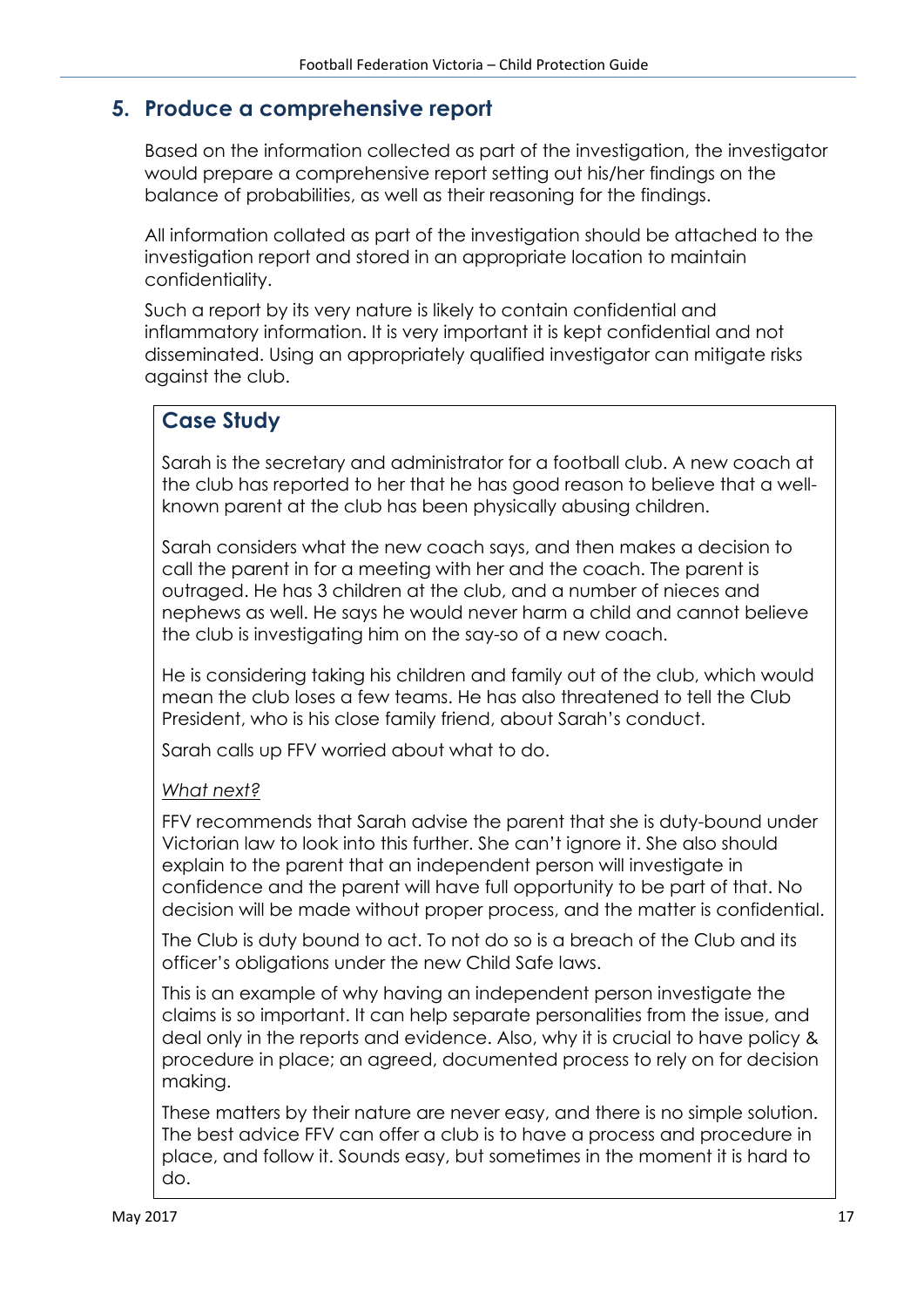#### **Sample Child Protection Procedure:**

#### **Flowchart**

#### **Step 1 REPORTING**:

**Any person** (aged 18 or over) that forms a belief, on reasonable grounds, that a sexual offence has been committed in Victoria against a child (under the age of 16 years) by another person (aged 18 or older), must make a report to the police as soon as practicable, unless exceptions apply.

Committee members, employee, volunteers, or of-age players of the Club should discuss these observations and concerns with the Club Child Safety Officer, who can assist the person to make the report to the police as required. FFV can also assist.

**Any person** (of any age) that forms a belief on reasonable grounds that a child is in need of protection from child abuse (physical, sexual, emotional, psychological or neglect), **may** disclose that information to the police or the Department of Health and Human Services **("DHHS"**). The Club encourages all persons with concerns to raise this directly with the Club Child Safety Officer.

#### **Step 2:**

It may be that, following the previous step, a person decides to make a report to DHHS or the police with the support of the Club Child Safety Officer.

Where a report is made, the individual should also advise the Club.

#### **Making a report:**

Ring:

- Victoria police on 000 for emergencies.
- If it is not an emergency, ring the Victoria Sexual Offences and Child Abuse Investigation Team on (03) 8690 4056.
- DHHS on 1300 664 977 or 131 278(AH). Ask for Child Protection.

#### **Information for making a report:**

- name, age and address of child;
- the reason for suspecting that the behaviour or injury is a result of abuse;
- an assessment of the immediate danger to the child;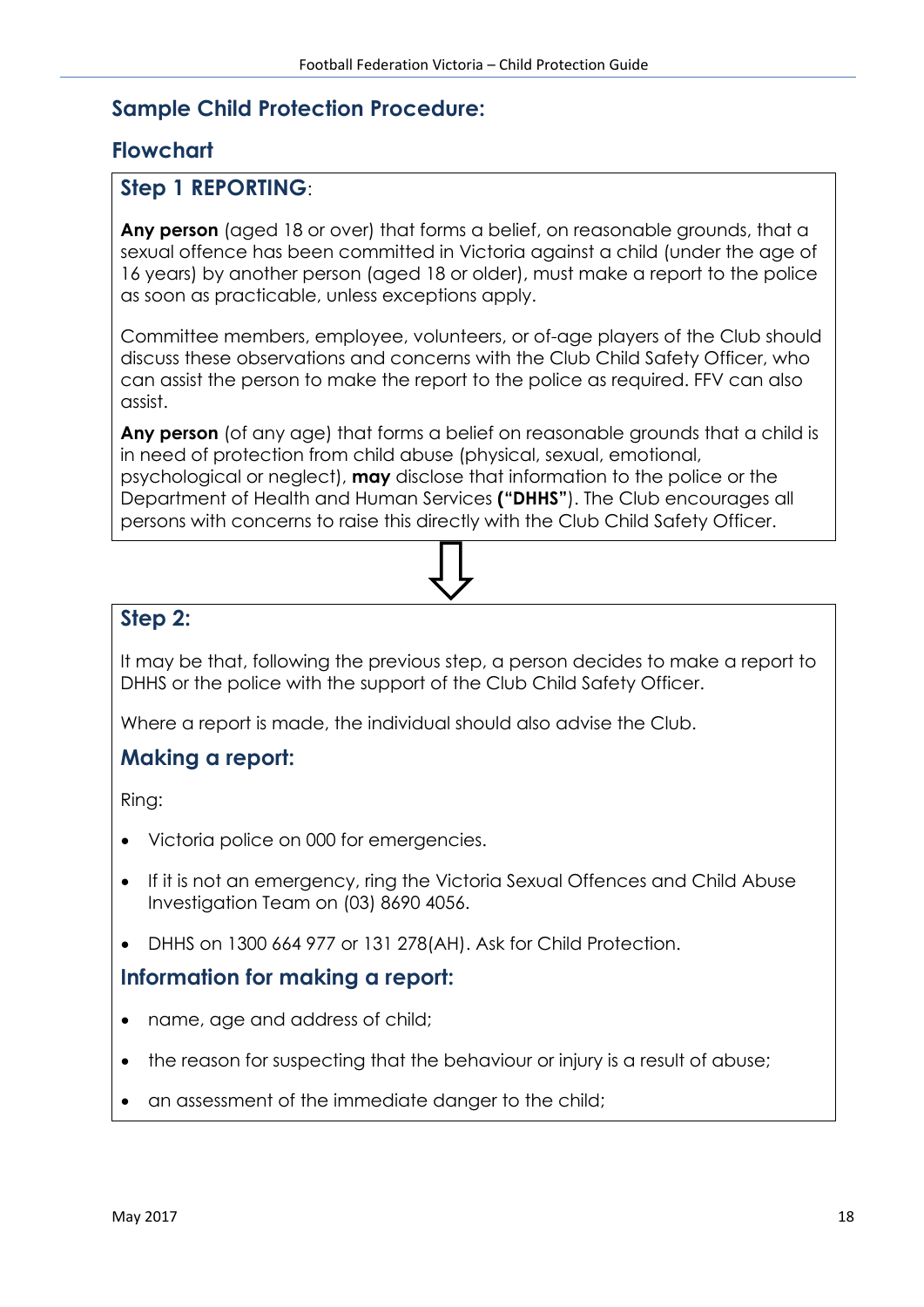- a description of the injury or behaviour observed;
- the current whereabouts of the child;
- any other information about the family; and
- any specific cultural details, e.g. English speaking, disability, etc.

Ask that the Club be informed of each step of the procedure.

Request that if an interview is to take place at the Club the visiting officer is in plain clothes and the time of the interview is specified so that appropriate arrangements for a meeting room can be organized.

If the complainant alleges that a crime has been committed by a committee member, employee, volunteer or contractor, that person will be stood aside immediately.

The Club Child Safety Officer should conduct (or appoint another person to conduct) an independent investigation into the allegation to the extent that it will not interfere with investigations by DHHS or the police, and will co-operate with the authorities as required.

Where an allegation has been the made, the Club will make, secure, and retain records of the allegation of child abuse and the Club's response to it.

Fulfilling the roles and responsibilities contained in this Procedure does not displace or discharge any other obligations that arise if a person reasonably believes that a child is at risk of child abuse.



#### **Step 3:**

If the child is agreeable to be interviewed by DHHS or the police, the Club Child Safety Officer should offer to be present at the interview to give support.

#### **Step 4:**

Following a report, DHHS or the police may need to contact the Club about the notification. Inform the Club Child Safety Officer that a report has been made, or is about to be made.

The Club Child Safety Officer should advise FFV of such matters so that we can update our records in relation to the individual.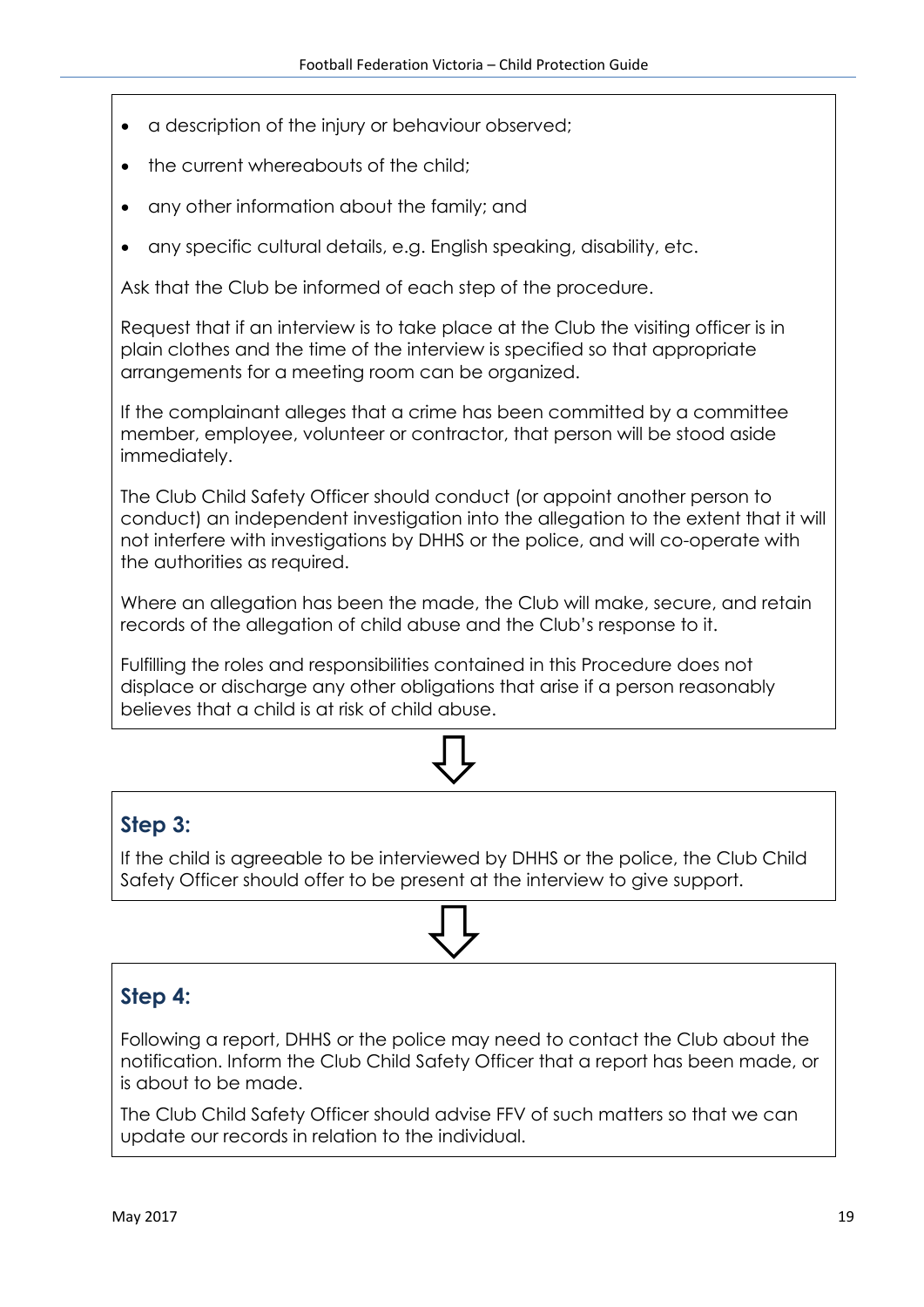# **Step 5:**

Following a report, it is important to both protect confidentiality and the interests of the child and family at all times, as well as natural justice for the process.

## **Special comments:**

- DHHS will only interview the child if he/she is agreeable;
- the family will not be contacted until it is believed there is a case and the child is at risk;
- the identity of the person making a notification will be kept confidential (except when that information is required in a court case) unless that person gives permission for the information to be divulged. Such confidentiality should also be requested by Club Child Safety Officer and any other person who may become aware that a notification is to be, or has been, given;
- throughout the entire process of observation, discussion and reporting, the interests of the child and their family should be protected from unnecessary disclosure of information concerning abuse; and
- following the making of a report to the DHHS or the police, any investigation that takes place is the responsibility of that external body.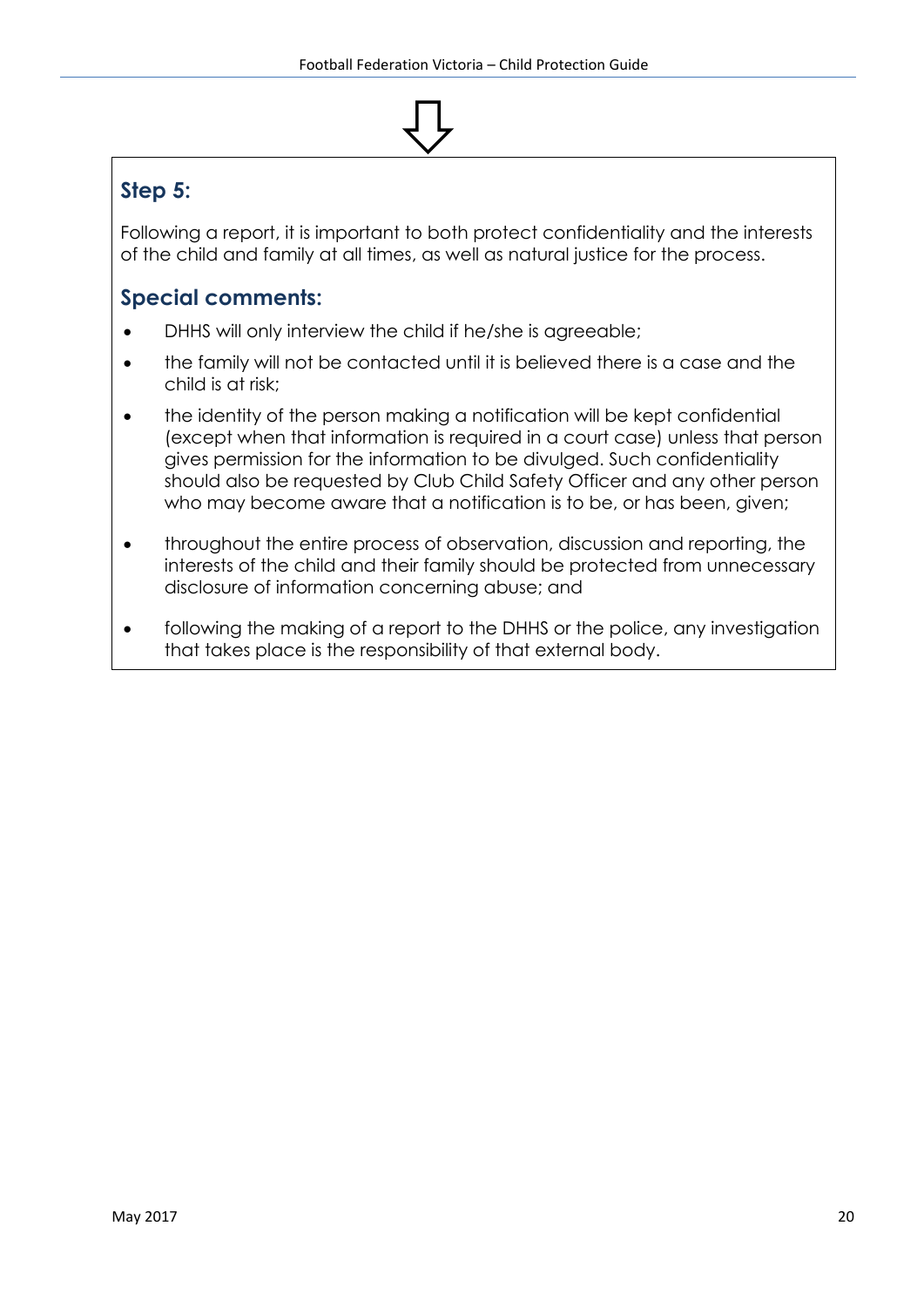# **5. Your Reporting Obligations**

Victoria has laws that set out both mandatory and voluntary reporting obligations.

It is essential that all committee members are aware of the applicable laws and communicate them to the relevant people at your club.

The table below sets out the key features of Victoria's mandatory and voluntary reporting obligations:

| Legislation<br><b>Mandatory</b><br>reporters                               |                                                                                                                                                                                  | When must a report be made?                                                                                                                                                                                                                                                                                                                                                                           | Who is a<br>child?                 | Who to<br>report to?                                        |
|----------------------------------------------------------------------------|----------------------------------------------------------------------------------------------------------------------------------------------------------------------------------|-------------------------------------------------------------------------------------------------------------------------------------------------------------------------------------------------------------------------------------------------------------------------------------------------------------------------------------------------------------------------------------------------------|------------------------------------|-------------------------------------------------------------|
| Crimes<br>Act 1958<br>(V <sub>i</sub> )                                    | Any person<br>18 years or<br>older                                                                                                                                               | A mandated reporter must<br>make a report if they form a<br>reasonable belief that a<br>sexual offence has been<br>committed in Victoria against<br>a child by another person of<br>or over the age of 18 years.<br>(NB: exceptions may apply)                                                                                                                                                        | A person<br>under 16<br>years old. | Police.                                                     |
| Children,<br>Youth and<br><b>Families</b><br>Act 2005<br>(V <sub>i</sub> ) | following<br>The<br>must<br>people<br>report:<br>• Registered<br>medical<br>practitioners,<br>midwives<br>and nurses;<br>• Teachers<br>• Principals;<br>and<br>$\bullet$ Police. | mandated reporter<br>must<br>A<br>make a report if:<br>they form a belief on<br>$\bullet$<br>reasonable grounds that a<br>child is in need of protection<br>from physical injury or sexual<br>abuse;<br>the parents cannot or will<br>not protect the child; and<br>the belief is formed in the<br>$\bullet$<br>course of practising his/her<br>position of employment.<br>(NB: exceptions may apply) | A person<br>under 17<br>years old  | Department<br>of Health<br>and Human<br>Services<br>(DHHS). |

#### **Mandatory reporting obligations:**

#### **Voluntary reporting:**

| Legislation                                             | Voluntary<br>reporters | When can a report be made?                                                                                            | Who is a<br>child?                | Who do you<br>report to? |
|---------------------------------------------------------|------------------------|-----------------------------------------------------------------------------------------------------------------------|-----------------------------------|--------------------------|
| Children,<br>Youth and<br>Families<br>Act 2005<br>(VIC) | Any person             | A voluntary reporter may make<br>a report if the person has a<br>significant concern for the<br>wellbeing of a child. | A<br>person<br>under<br>years old | DHHS or the<br>Police.   |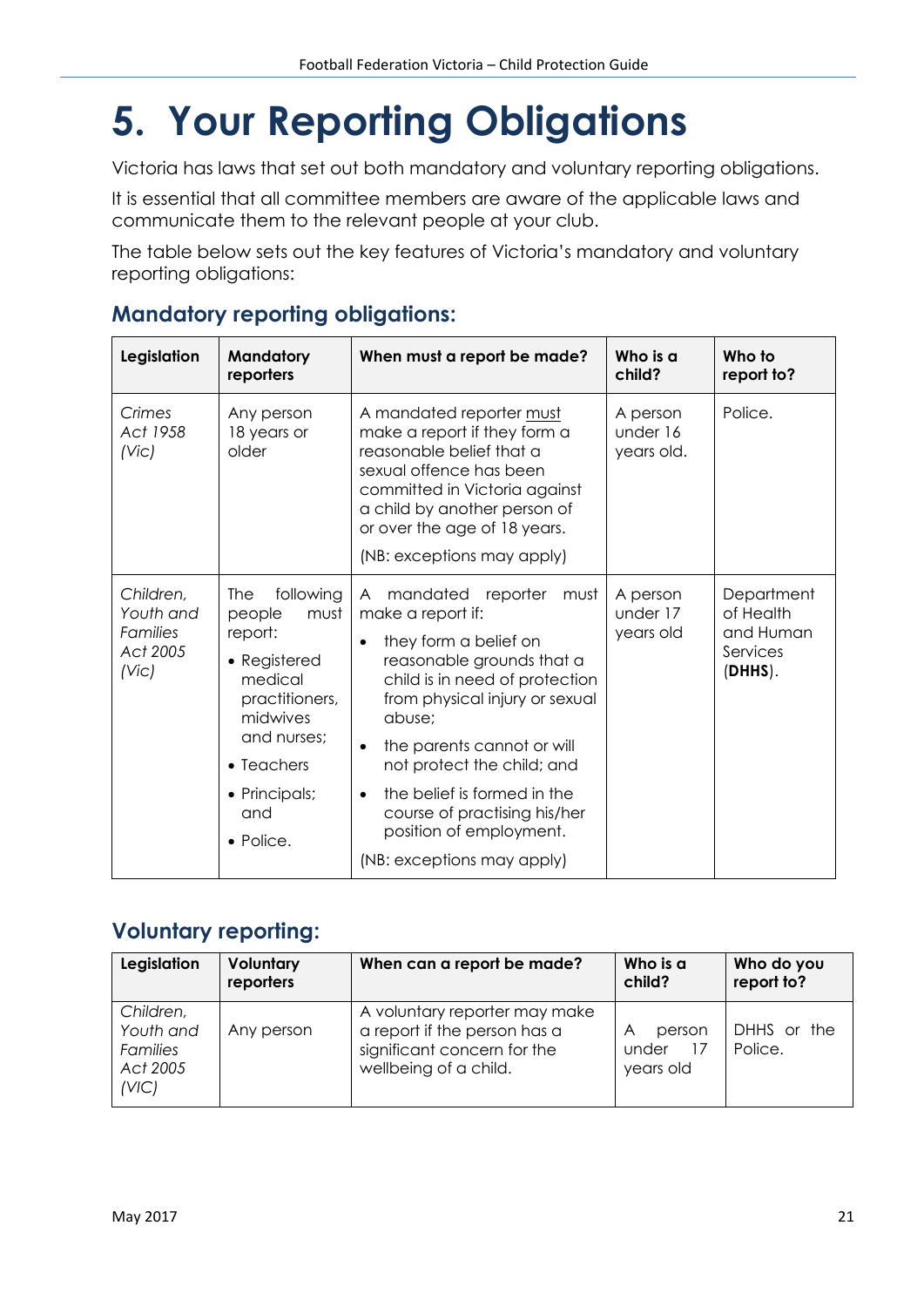#### **Making a report**

Any person who believes a child is in immediate danger should contact the police immediately. Otherwise, they should call the relevant numbers below.

**Example of immediate danger:** A father has picked a child up from the Club and the Club is aware that he is not authorised to do so because of a history of abuse. The Club must contact the police.

**Example of non-immediate danger:** A child has been acting up at training and the Club is aware that his parents have broken up and that there is a history of domestic violence against the mother. In this case, it may be more appropriate to raise your concerns with the relevant body than the police emergency line.

| <b>Relevant body</b>                                                         |                  |  |  |  |  |
|------------------------------------------------------------------------------|------------------|--|--|--|--|
| Victorian Department of Health and Human Services (DHHS)                     |                  |  |  |  |  |
| Business hours:                                                              |                  |  |  |  |  |
| Northern and western suburbs                                                 | 1300 664 977     |  |  |  |  |
| Eastern suburbs                                                              | 1300 360 391     |  |  |  |  |
| Southern suburbs                                                             | 1300 655 795     |  |  |  |  |
| South-western rural and regional                                             | 1800 075 599     |  |  |  |  |
| Western rural and regional                                                   | 1800 000 551     |  |  |  |  |
| North-western rural and regional                                             | 1800 675 598     |  |  |  |  |
| North-eastern rural and regional                                             | 1800 650 227     |  |  |  |  |
| Eastern, S/E rural and regional                                              | 1800 020 202     |  |  |  |  |
| After hours or immediate safety concerns:                                    |                  |  |  |  |  |
| Child Protection Crisis Line (24 hours)                                      | 13 12 78         |  |  |  |  |
| Victoria Police - Sexual Offences and Child Abuse Investigation Team (SOCIT) |                  |  |  |  |  |
| Contact the appropriate local office:                                        |                  |  |  |  |  |
| North-West Metropolitan                                                      | (03) 8690 4056   |  |  |  |  |
| Southern Metropolitan                                                        | $(03)$ 9556 6128 |  |  |  |  |
| Western Victoria                                                             | (03) 5448 1420   |  |  |  |  |
| Eastern Victoria                                                             | (03) 5820 5878   |  |  |  |  |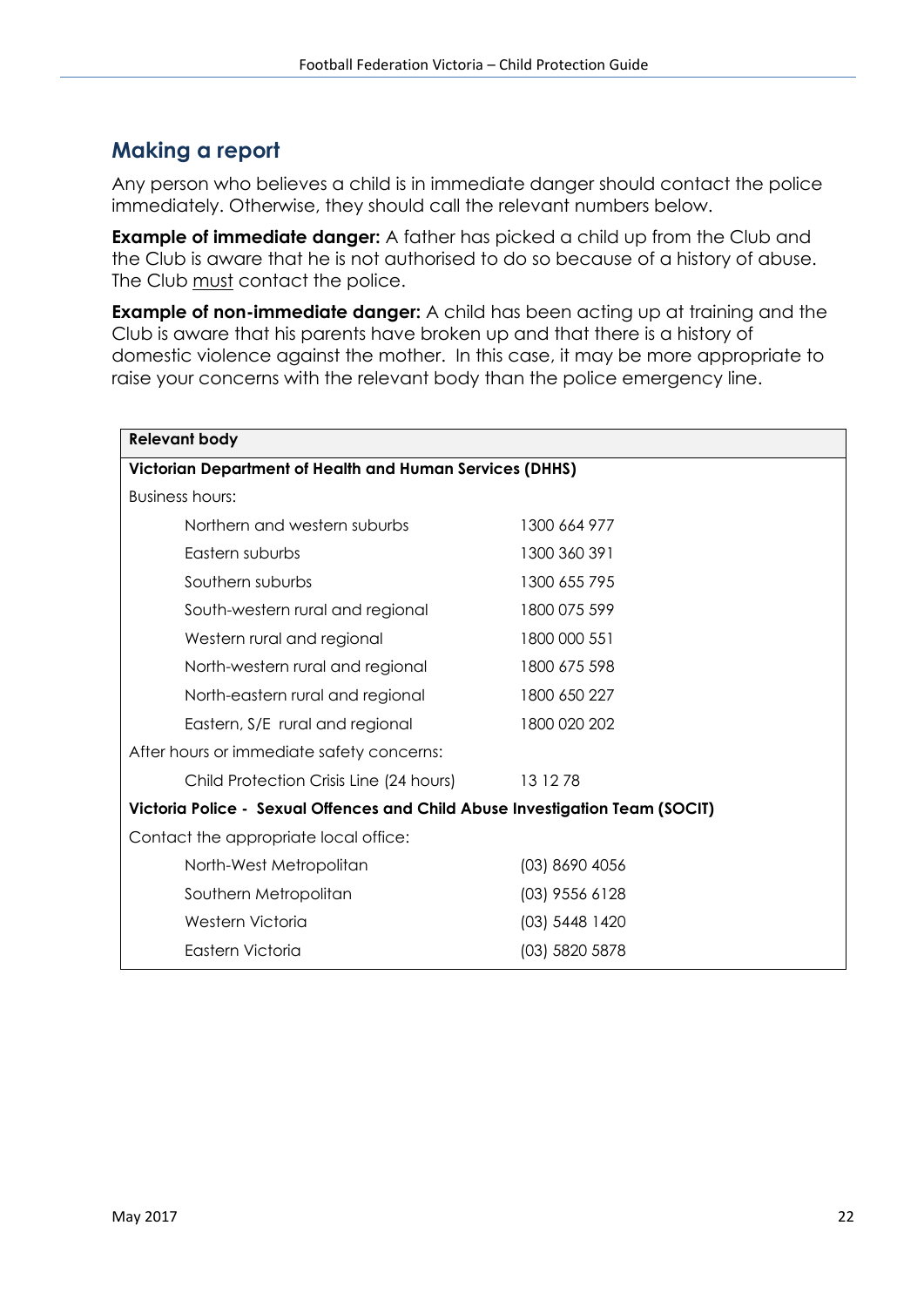### **Case Study**

Ahmed is a team manager. At Thursday night training, Ahmed notices that one of his players, a 14 year old, seems distracted. He misses passes, and then makes an aggressive studs-up tackle on a team mate. Ahmed takes the player aside and asks him if anything is wrong.

The player doesn't say anything at first, but then tells Ahmed that a "friend" of his was given a ride back from a game by another parent. He said that the "friend" was touched by the driver "downstairs" and that it made him feel uncomfortable. The driver also told the friend that if he told anyone he would be in big trouble. The player begs Ahmed not to tell anyone.

#### *What next?*

Ahmed must report the information, even if the child begs him not to.

Ahmed passes the information to the child protection officer within the Club and asks if his mandatory reporting obligations are triggered. The Club tells Ahmed that he (and the Club officer now that she has been informed) must report this information to the police as soon as practicable as it falls under the obligations of the *Crimes Act*.

Both the Club's officer and Ahmed then make the report together so that they both know their obligations have been met.

FFV encourages the club to have a documented reporting procedure in place so that all persons within the club know the manner in which matters will be handled.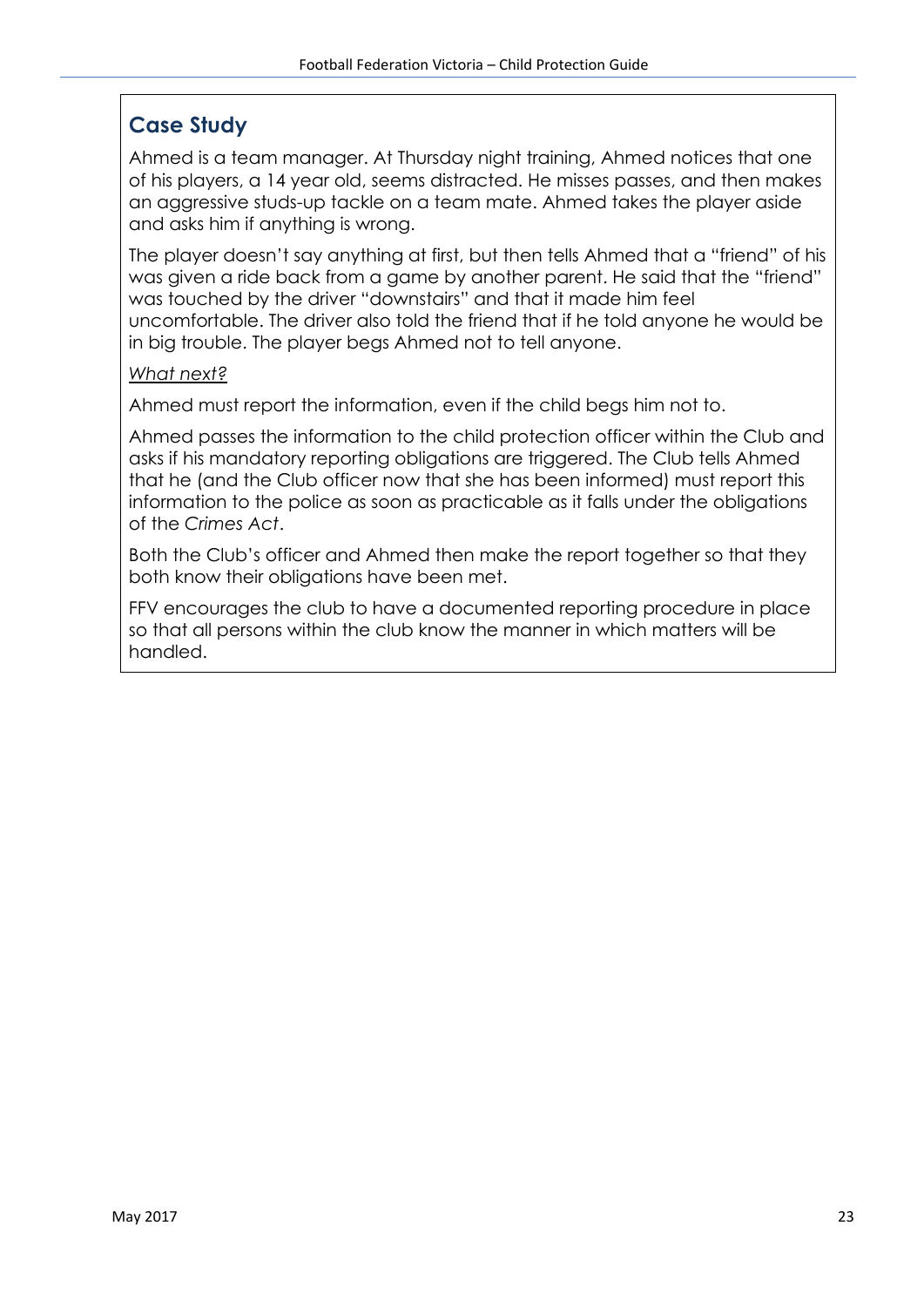# **6. Cultural Sensitivity**

One of the great strengths of football is the diversity of people and cultures that play the game. Football truly is the World Game and has followers from all walks of life from every corner of the globe. Here in Victoria we have a diverse range of clubs and players and volunteers from many backgrounds and beliefs.

FFV is keen to ensure that child protection policies and procedures take into account the diversity of all children, including (but not limited to) the needs of Aboriginal and Torres Strait Islander children, children from culturally and linguistically diverse backgrounds, children with disabilities, and children who are vulnerable. FFV expects Clubs to make efforts to accommodate these matters.

- If you are a club administrator and you have concerns about certain behaviours that you have seen by people at your Club, but you are not sure if they are simply different customs or not, please bring it to FFV's attention. Let us help you determine whether anything further needs to be done.
- If you are a parent and feel that your children's Club neglects your cultural traditions or beliefs in an unacceptable way, please contact FFV. We may be able to assist in explaining your needs to the Club. Alternatively, we may be able to help find you a club in your area more suitable to your needs.

### **Case Study**

Salim is an U14s team manager at a club. This season the club has welcomed new players from a nearby club that closed down. The majority of the new players are from an overseas background. Salim notices that the new players keep to themselves and avoid socialising. Their parents don't attend many games, and some of them don't even pick the kids up after games. Salim is not sure whether it is just a "cultural thing" or whether there is something like abuse going on.

#### *What next?*

Clubs have a duty to protect the safety of all children, and if there is a concern about the safety or wellbeing of a child, to properly investigate whether there is a risk to their safety. It is not enough to simply shrug-aside concerns as cultural differences. Salim or the Club can contact FFV in confidential way to get advice about how to investigate his concerns in a culturally sensitive way.

Through this process, Salim learns that such minor can sometimes mistrust authority figures that are not from their own background. Although the parents are absent, Salim learns it is due to extended working hours. Salim decides to engage an elder from the community to help out at the club as a mentor to the new players and encourage their interaction with other members.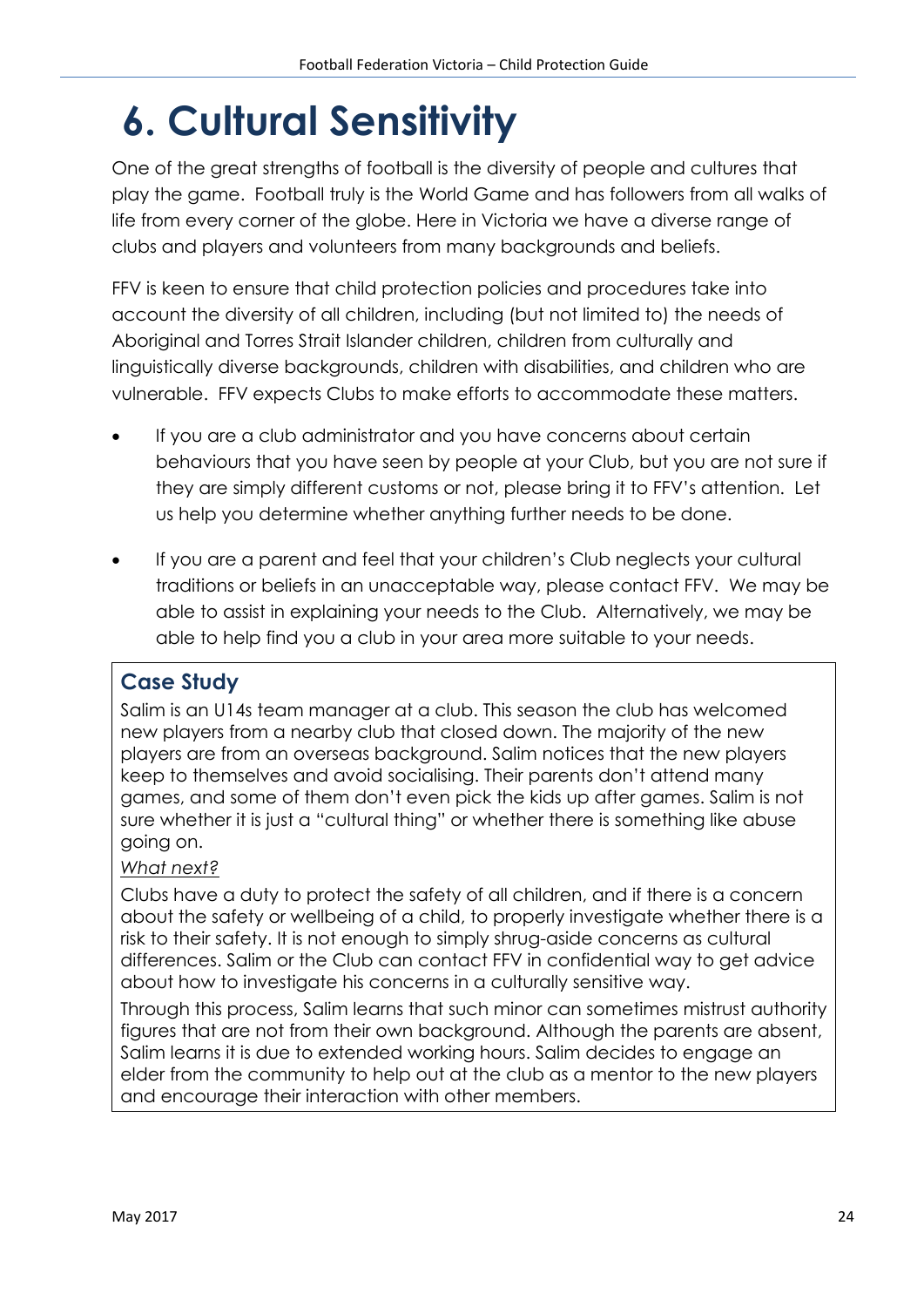# **7. Next Steps**

While working through this Guide, you may have discovered that your Club needs to put in place additional measures to meet the new Child Safe Standards.

Please contact the FFV if you have any concerns and we can direct you.

Your Club Coordinator at FFV, or in the alternative the FFV legal officer, is the appropriate person to contact.

## **Check-list**

This check-list may help you get an understanding of "next steps" for your club:

| <b>Checklist</b> |                                                                                                                                             | <b>YES</b> | <b>NO</b> | Where to go for help?                                                                                                      |
|------------------|---------------------------------------------------------------------------------------------------------------------------------------------|------------|-----------|----------------------------------------------------------------------------------------------------------------------------|
| 1.               | Does your Club committee understand<br>that new laws in Victoria about child<br>protection may require changes to your<br>Clubs' practices? |            |           | Read this Guideline.<br>Contact FFV for assistance.                                                                        |
|                  | 2. Does your Club have a Child Safety<br>policy and procedure?                                                                              |            |           | See and adopt the FFV<br>template Child Safety Policy.                                                                     |
| 3.               | Does your Club have a designated child<br>safety officer?                                                                                   |            |           | See Chapter 2.                                                                                                             |
| 4.               | Are you aware of the mandatory<br>reporting obligations?                                                                                    |            |           | See Chapter 5.                                                                                                             |
| 5 <sub>1</sub>   | Are all volunteers / coaches / team<br>managers at your Club known to you and<br>registered?                                                |            |           | Discuss with your Club<br>Coordinator, or the FFV<br>Registrations Dept, about<br>registering all coaches and<br>managers. |
| 6.               | Has everyone at your club that works with<br>minors got a Working With Children<br>Check?                                                   |            |           | See Chapter 3.                                                                                                             |
| 7.               | Have the relevant people at your club<br>received training in how to deal with a<br>child abuse matter if one arises?                       |            |           | Discuss with your Club<br>Coordinator, or the FFV Legal<br>Dept, about training for your<br>club.                          |
| 8.               | Have you raised any concerns with you<br>have with this with FFV?                                                                           |            |           | Discuss with your Club<br>Coordinator, or the FFV Legal<br>Dept your concerns.                                             |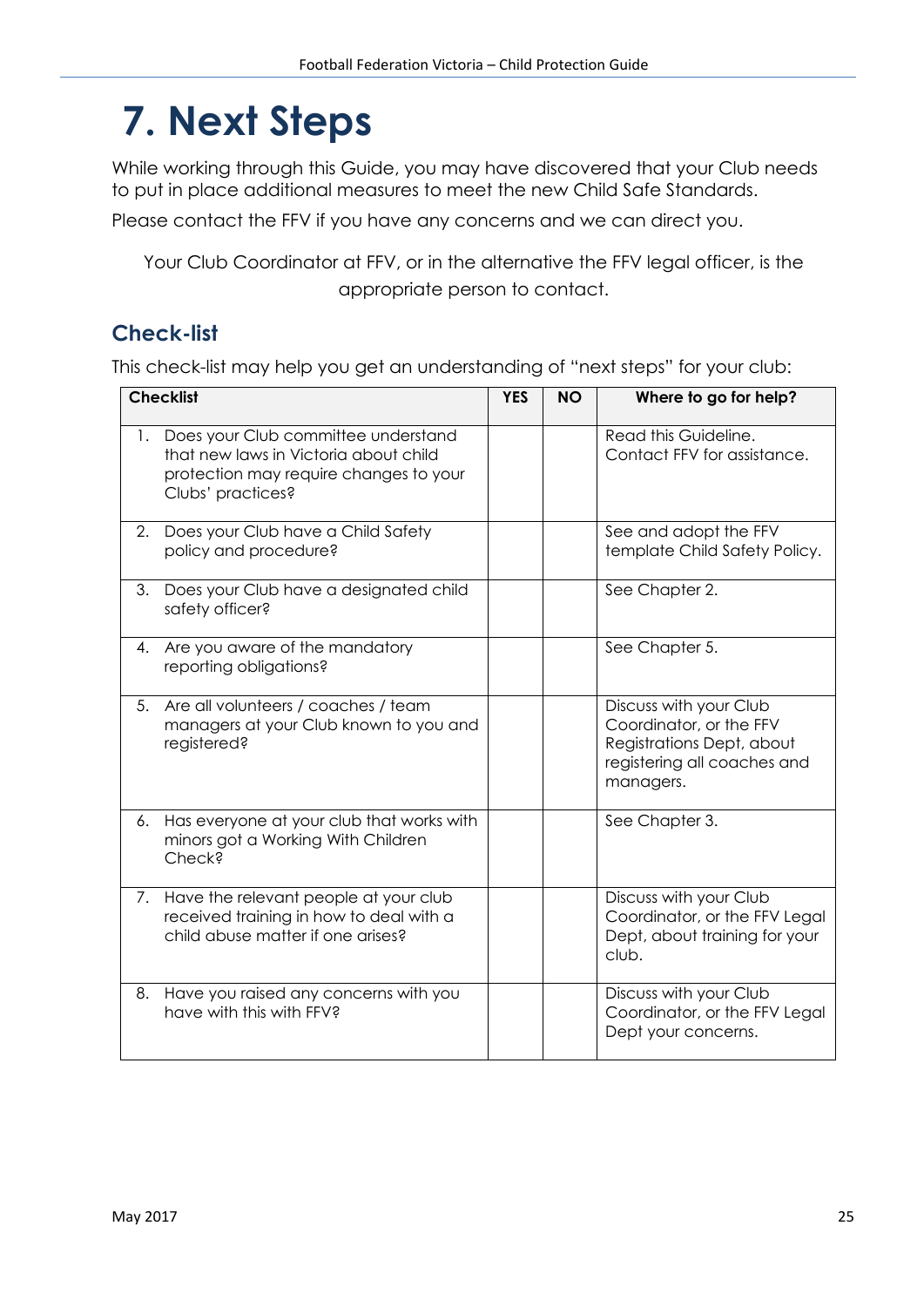#### **Actions your club may wish to implement:**

The following actions are recommended by FFV for your Club to consider taking in order to create a child-safe environment:

- 1. Take a preventative, proactive and participatory approach to child safety;
- 2. Implement child safety policies and procedures which support ongoing assessment and amelioration of risk;
- 3. Value and empower children to participate in decisions which affect their lives;
- 4. Foster a culture of openness that supports all persons to safely disclose risks of harm to children;
- 5. Respect diversity in cultures and child rearing practices while keeping child safety paramount;
- 6. Provide written guidance on appropriate conduct and behaviour towards children;
- 7. Engage only the most suitable people to work with children and have high quality volunteer, employee and contractor supervision and professional development;
- 8. Ensure children know who to talk with if they are worried or are feeling unsafe, and that they are comfortable to do so;
- 9. Report suspected abuse, neglect or mistreatment promptly to the appropriate authorities; and
- 10. Share information appropriately and lawfully with other organisations where the safety and wellbeing of children is at risk.

Clubs should publicly commit to these principles and should, as the Victorian Government recommends, ensure that the Club's strategic plans, vision, and mission statements specifically refer to child safety.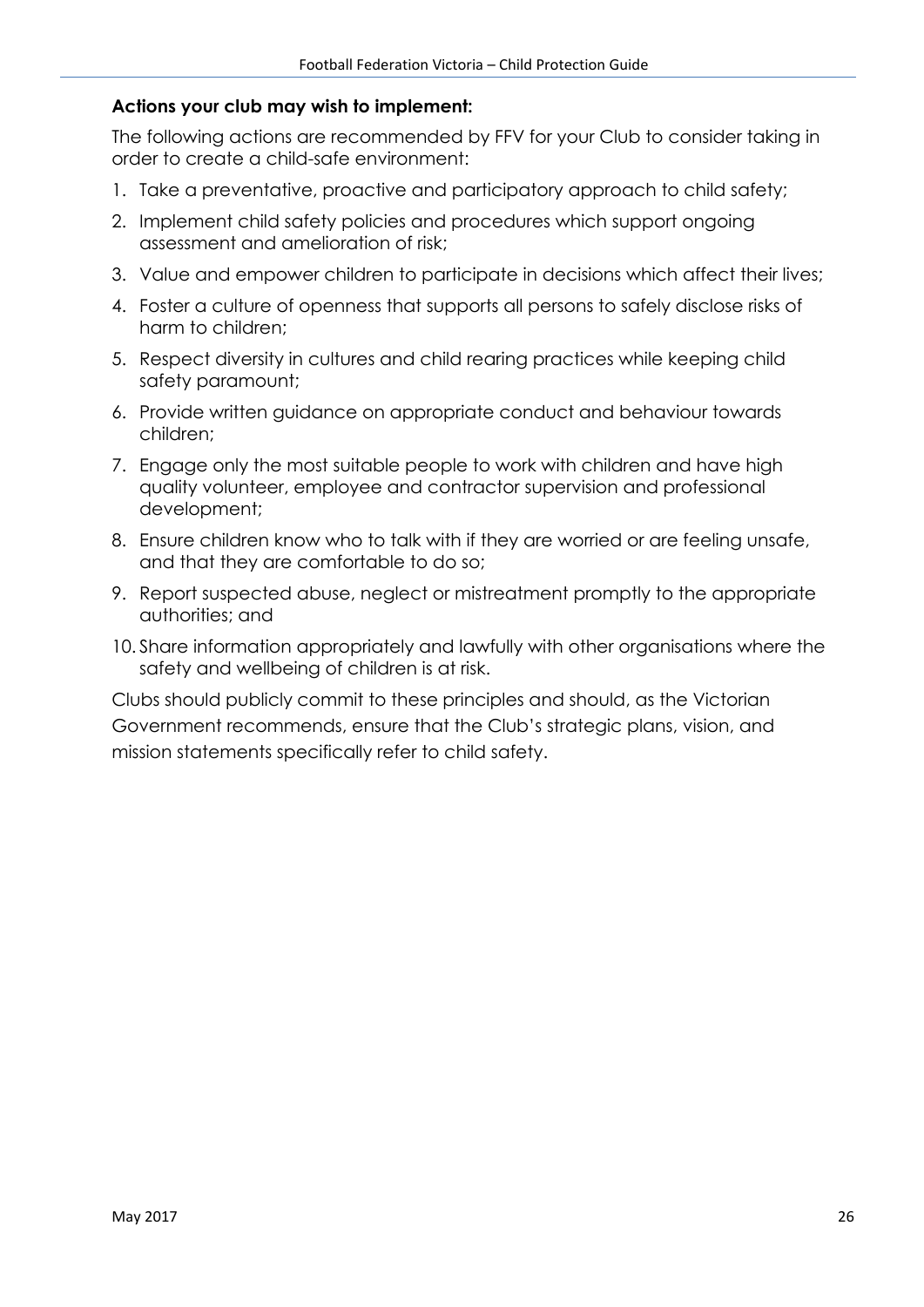# **Appendix 1: The Victorian Child-Safe Standards**

The Victorian Government has mandated that organisations working with children adhere to a series of standards to promote child safety, prevent child abuse and properly respond to allegations.

#### **1. Embed a Club wide culture of child safety, including effective leadership arrangements**

- o Ensure strategic direction, vision and mission statements include child safety
- o Provide induction/ training in recognising and responding to child abuse for all personnel including at leadership level
- o Appoint an appropriately trained child safety officer/champion.
- o Build responsibility for embedding a Club wide culture of safety into performance arrangements and position descriptions for senior volunteers/employees/contractors
- o Promote a confidential reporting culture
- o Maintain adequate records of child safety issues (ensuring the keeping of such records respect privacy)
- o Institute improvements to child safety policies and procedures as a regular agenda item at leadership and volunteer meetings
- o Clearly communicate child safety policies and procedures to all volunteers, contractors, children and families and publish policies for child safety on the Club's website

#### **2. Have a child-safe policy or statement of commitment to child safety;**

- o Use FFV's template policy to get you started on developing a Child Protection Policy suitable for your Club.
- o Train your volunteers/employees/contractors on the policy and provide plenty of question-and-answer time to work through the practical components of how people report concerns as they arise
- o Publicly communicate your Club's stance on child protection: on your website, in your annual report, and via recruitment advertisements
- o Ensure your child-safe policy or statement is on your website for all to see and read
- o Communicate your child-safe statement in community languages, ensuring that it is culturally appropriate for Aboriginal and people from culturally and linguistically diverse backgrounds
- o Ensure that child-safe information is accessible for people with a disability

#### **3. Have a code of conduct that establishes clear expectations for appropriate behaviour with children:**

- o Update your code of conduct to include:
	- clear and specific standards of conduct for working with children in different situations, e.g. boundaries for physical contact in sports coaching or where restraining a child with a disability who is at risk of harming themselves;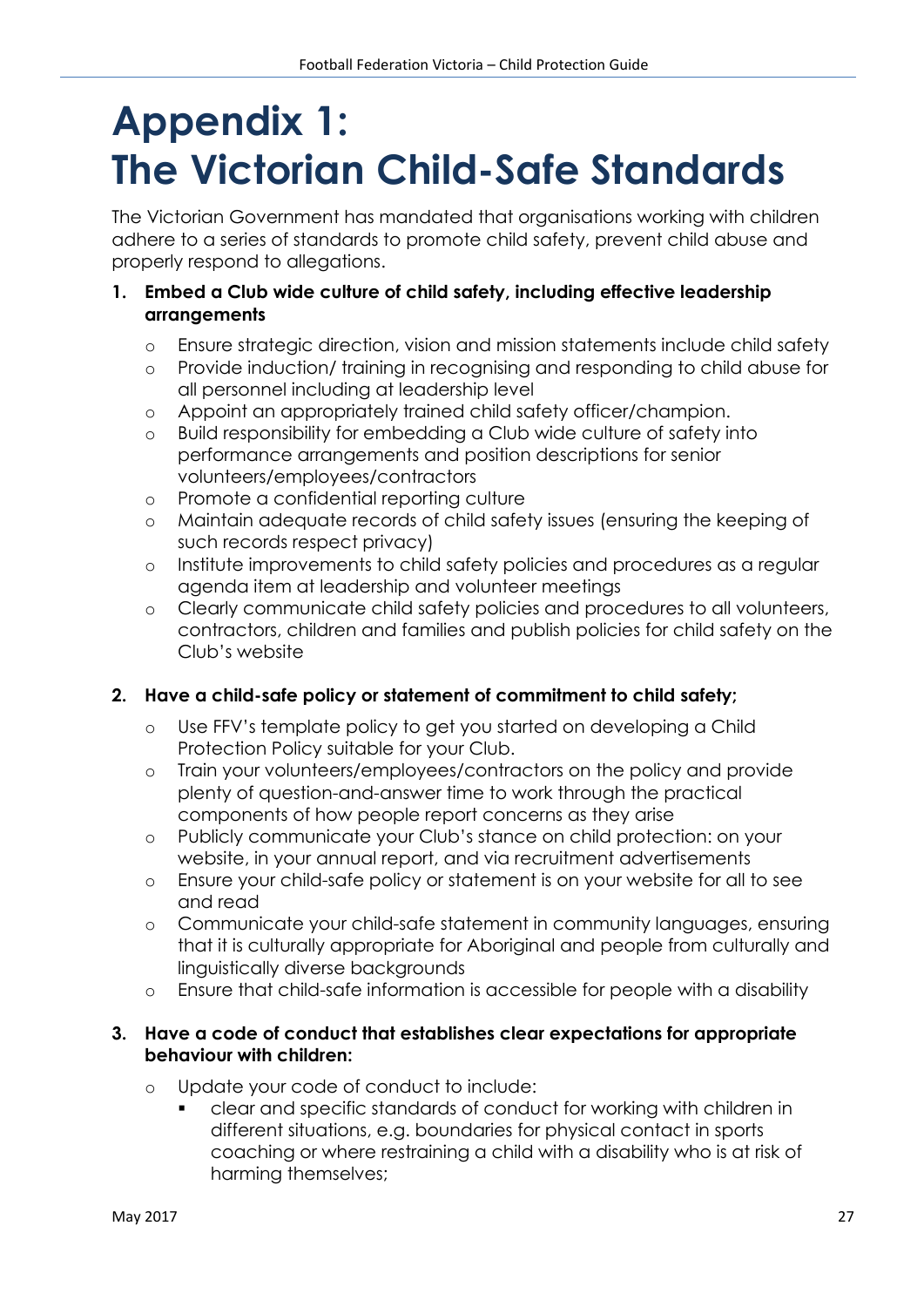- a set of clear principles (suitable for your Club) about how volunteers/employees/contractors should behave in a child-safe environment;
- a statement about your Club's zero tolerance when it comes to inappropriate behaviour towards children;
- o Train volunteers/employees/contractors on the updated code of conduct
- o Require volunteers/employees/contractors (and all those working with children) to sign a copy of the code of conduct, acknowledging they have read it, understand it, and agree to abide by it

#### **4. Put in place screening, supervision, training and other human resources practices that reduce the risk of child abuse by new and existing personnel:**

- o Ensure potential applicants are aware of your Club's commitment to child safety
- o Apply a stringent recruitment process to all appointments for roles that involve working with children.
- o Ensure that your recruitment and selection processes focus on factors that may indicate a risk to child safety, i.e. "red flags" (e.g. reluctance to undergo a WWCC or police check)
- o When engaging personnel who will work/interact with children, ensure that they have a fulsome understanding of child safety and the relevant reporting protocols, and that they respect Aboriginal culture, cultural and linguistic diversity and the needs of children with a disability
- o Carry out appropriate working with children/police and reference checks

#### **5. Have processes for responding to and reporting suspected child abuse:**

(REPORTING)

- o Your Club should ensure a supportive environment for children, volunteers, contractors or families who report allegations of abuse or child safety concerns – never discipline a volunteer/employee/contractor for reporting a concern (unless there is clear evidence that the complaint was made for an improper purpose such as retribution)
- o Train your volunteers, contractors, players, families and children on your Club's reporting procedures so that they know how to report abuse allegations, and to whom
- o Train volunteers and contractors on how to identify signs of risk
- o Ensure that those handling complaints understand when to notify authorities, including the police and child protection, of suspected child abuse
- o Ensure that there is an information feedback loop that is, that the person who made the complaint knows what has been done with that information so that they can have confidence that the Club is handling the matter appropriately
- o Publicise the ways in which people can report concerns (e.g. on your website), tailoring messages for children and families and providing information in a variety of languages and relevant modalities (such as braille and assistive technologies, as appropriate)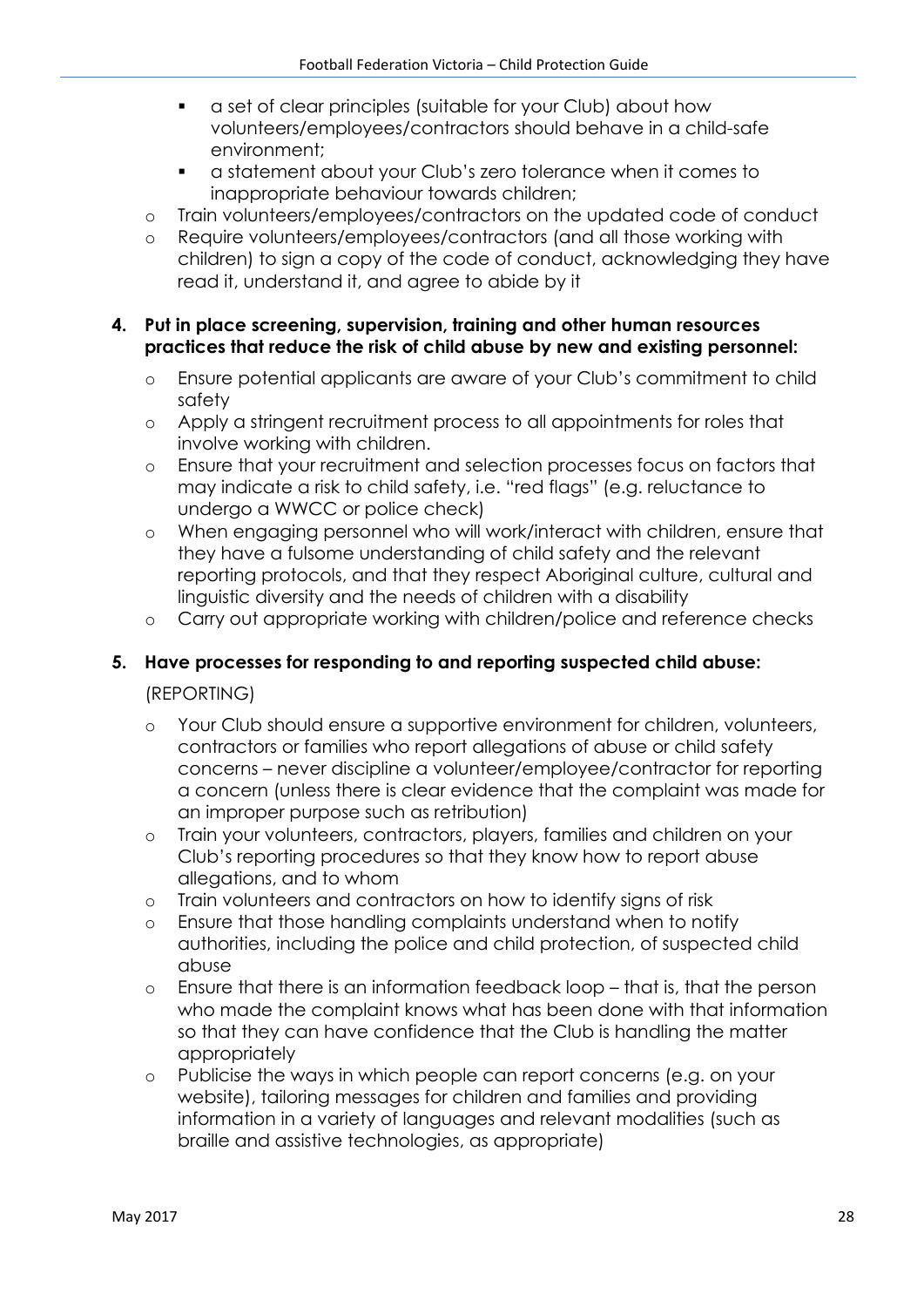#### (RESPONDING)

- o Your first priority should always be to ensure that children are safe. This may mean that you need to suspend the alleged perpetrator and provide them with alternative duties during the carrying out of an investigation (seek legal advice before standing someone down) and contact a support person for that child, including a parent or carer as appropriate
- o The Victorian Department of Health and Human Services recommends providing support and comfort to a child reporting abuse or safety concerns, and that a child never be blamed or interrogated
- o Provide ongoing support to all participants in the investigation (including the alleged perpetrator) and also ensure that all participants are aware of any counselling services available to them
- o Regularly review your processes and policies and seek feedback on them to ensure that they are working to serve the community in which you support

#### **6. Have strategies to identify and reduce or remove risks of child abuse:**

- o Ensure that your risk management program includes a process designed to evaluate risks posed to children, taking into account the Club's activities, size and resources, and the types of children you work with
- o Have a risk management committee that regularly discusses child protection and any incidents / reports that have been made with an aim of assessing and limiting / eliminating any ongoing risk
- o Remove risks to children where possible (e.g. terminate volunteers/employees/contractors who are not suitable to work with children – seek legal advice before terminating such a relationship)
- o Remove physical risks to children. The Victorian Department of Health and Human Services recommends that Clubs working with children provide volunteers/employees/contractors with training in identifying children at risk of abuse and physical and Club wide child abuse risks such as blockedoff/out-of-sight spaces (especially rooms with doors that can be locked), and roster volunteers/employees/contractors with experience and qualifications to manage high risk environments
- o Always learn from past lessons and talk about incidents / complaints at senior management level to ensure that learnings are shared and benefited from across the Club

#### **7. Have strategies to promote the participation and empowerment of children:**

- o Provide children, including children from culturally and linguistically diverse backgrounds and children with a disability, with accessible information about what child abuse is, their rights and how they can raise concerns about abuse – e.g. through information sheets, websites and social media
- o Assist children to understand their right to make decisions about their body and their privacy through age-appropriate training carried out by child safety professionals such as child psychologists
- o Gather feedback from children about your Club's child-safe policies and processes and seek input on whether they would feel safe to raise concerns. Implement improvements based on this feedback.